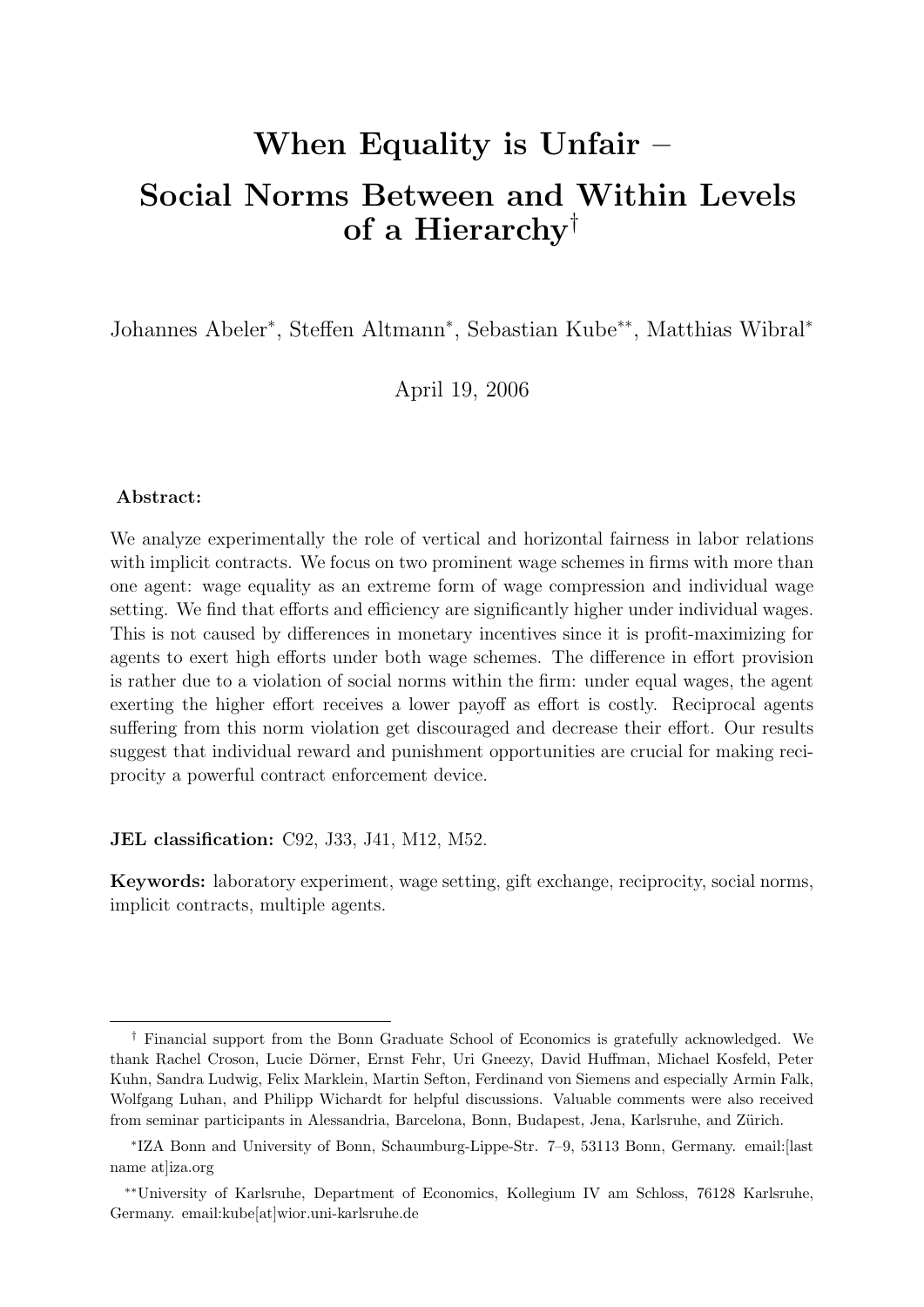"To treat people fairly you have to treat people differently." Roy Roberts, at that time VP of General Motors<sup>1</sup>

# 1 Introduction

Traditional economic theory posits that institutions influence decisions by imposing constraints under which purely selfish individuals maximize their utility. There is ample evidence, however, that in many situations individuals are also guided by social norms or preferences such as reciprocity or equality. If this is the case the actual incentives shaped by an institution arise from the interaction of this institution with the social preferences. Therefore social preferences and institutions have to be analyzed jointly.

Norms and social preferences are particularly important when explicit contract enforcement mechanisms are weak or non-existent, which is often the case in the labor market. For bilateral work relations, experimental research has impressively shown that reciprocity is an effective means to enforce implicit contracts (e.g., Fehr et al. 1997, Fehr and Falk 2002, Hannan et al. 2002).

The more complex (and more realistic) situation of multilateral work relations, in contrast, is not well studied. The interaction of one principal with more than one agent adds another dimension that has to be taken into account: the vertical relationship between principal and agent is now potentially influenced by the horizontal relationship between the agents. While there seems to be general agreement—at least among practitioners (e.g., Bewley 1999)—that concerns about co-workers can greatly influence the agents' performance, the implications for compensation policy are not well understood.

In this paper, we analyze wage compression as a prototypical example for the interplay of institutions and social norms. It has been argued that compressed wages reduce envy and resentment within the workforce and improve work morale and thus productivity (Frank 1984, Akerlof and Yellen 1990). We therefore compare experimentally the performance of two wage schemes that are polar opposites with respect to the enforced degree of horizontal equality—wage equality as an extreme case of wage compression and full discretion over

<sup>&</sup>lt;sup>1</sup>Quoted in Baker et al.  $(1988)$ .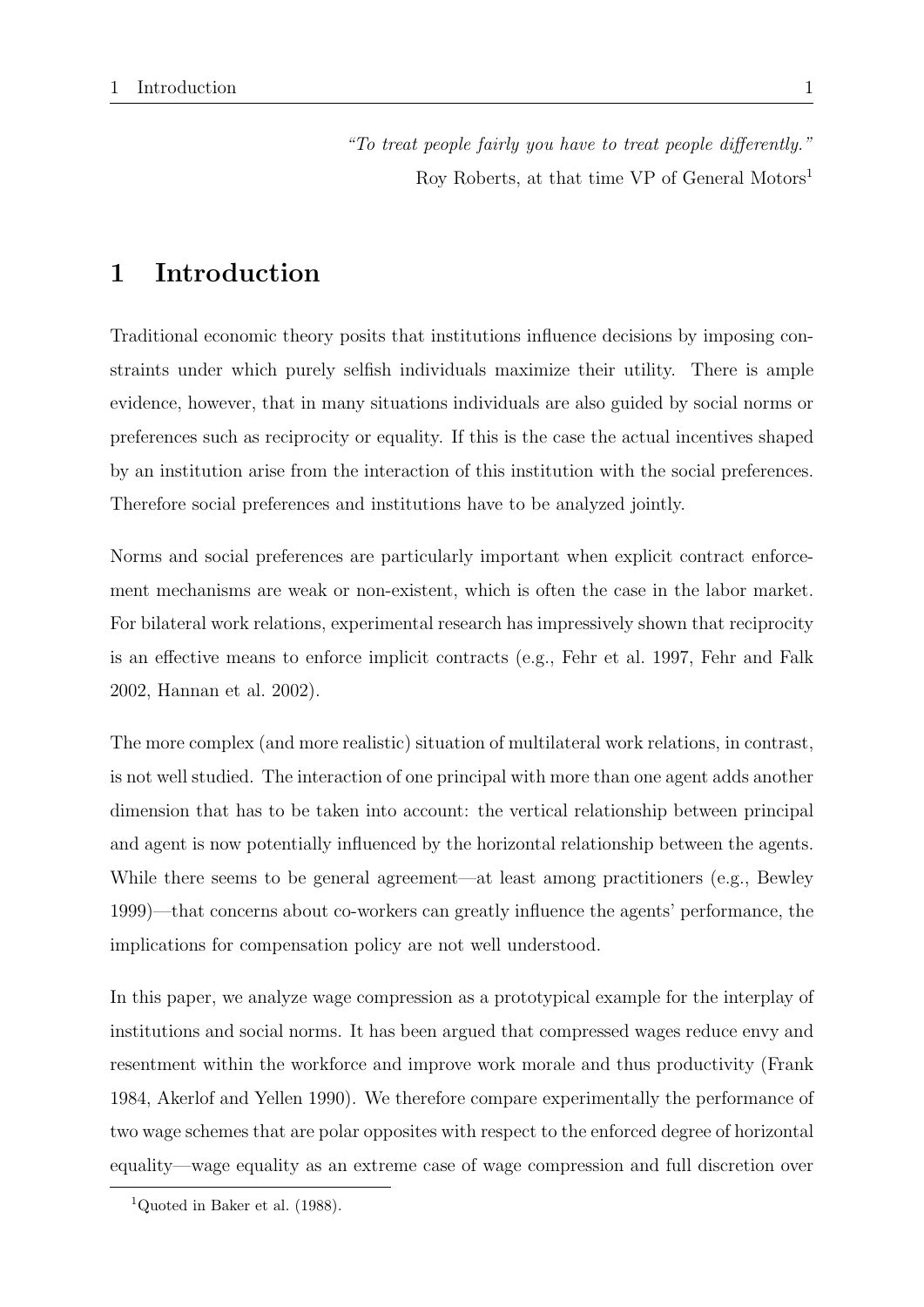wages. We are interested in how the different dimensions of social preferences influence the efficiency of the two wage schemes (i.e., the performance of agents that they elicit).

In our set-up, a firm consists of one principal and two agents. At first, the agents exert costly effort. The principal pays them a wage after observing their efforts. In one treatment he can wage discriminate between the two agents, in the other he is obliged to pay the same wage to both agents. Neither effort nor wages are contractible, allowing us to concentrate on the influence of fairness concerns with respect to both the horizontal and vertical dimension.

The experiment yields the following findings. First, the two wage institutions at hand exhibit dramatic differences with respect to the performance they elicit: efforts under individual wages are significantly higher than efforts under equal wages. In addition, efforts decline over time when equal wages are paid. Second, this strong treatment effect is not caused by differences in monetary incentives. From a purely monetary viewpoint it is profitable in both treatments to exert high efforts given the actual wage distribution in the experiment. Third, we show that, instead, the frequent violation of a norm of "multilateral reciprocity" in the equal wage treatment can explain the difference between the treatments. Multilateral reciprocity requires that the principal rewards a higher effort with a higher payoff and also that, within a firm, the agent who works more gets a higher payoff compared to his co-worker. Reciprocal agents who are initially willing to exert high effort get discouraged by these norm violations and choose lower effort levels under equal wages. In contrast, the individual wage scheme leaves multilateral reciprocity mostly intact, resulting in a high level of efficiency.

Our results show that it is important to carefully analyze the interactions between social norms and monetary incentives when evaluating the effectiveness of incentive schemes or institutions in general. Regarding compensation practice in firms, our findings highlight the importance of taking the horizontal dimension of social preferences into account. However, doing so by paying equal wages to a group of agents may actually do more harm than good because equal wages entail the wrong reciprocity signals and induce reciprocal agents to provide lower effort. In light of our results it seems crucial to maintain the possibility to individually sanction bad performance and reward good performance for reciprocity to work as a contract enforcement device.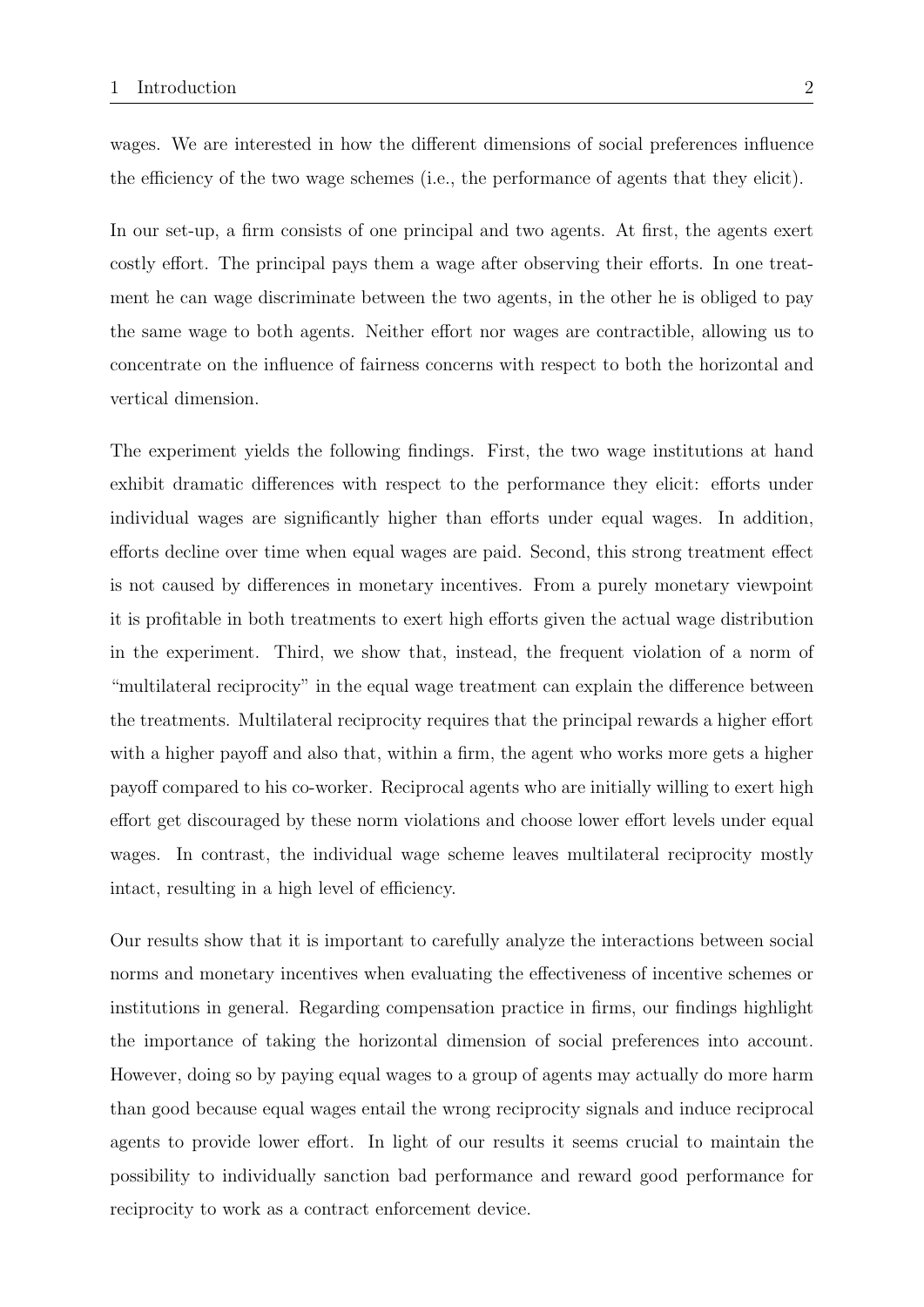The paper contributes to several strands of the literature. In the traditional literature on incentive provision in groups, the inefficiency of equal wages stems from the fact that marginal products and wages are not aligned. This can lead to free-riding between selfish agents (Holmström 1982, Erev et al. 1993). Our experiment, in contrast, suggests a psychological rationale for using individual wages. Since the subjects perceive equal wages as unfair, it is the presence of reciprocal agents and not their absence that makes equal wages inefficient.

Our findings also inform the growing literature on behavioral contract theory (e.g., Kandel and Lazear 1992, Demougin and Fluet 2003, Fehr et al. 2004, Bartling and von Siemens 2004, Rey-Biel 2004, Dur and Glazer 2004). These models rely on assumptions regarding the players' reference groups, the importance of different variables for social comparisons, and the channels through which these comparisons influence decisions. Our results provide input for the evaluation and improvement of the existing theories along these lines. Moreover, they demonstrate that experiments can be effectively used to study such questions in complex, multilateral environments.

We also contribute to the literature analyzing the influence of relative income on satisfaction and performance. It has been shown that relative income affects people's well-being (e.g., Clark and Oswald 1996, Solnick and Hemenway 1998, Easterlin 2001, Frey and Stutzer 2002). However, it is less clear how this influences performance, i.e., whether low relative income leads to frustration and reduced performance (Clark et al. 2006, Torgler et al. 2006) or to an increase in performance due to a "positional arms race" (Neumark and Postlewaite 1998, Layard 2002, Bowles and Park 2005). The controlled laboratory environment of our experiment allows us to reconcile these differing views. Our results suggest that the comparison process goes beyond a one-dimensional comparison of income. Specifically, we argue that performance is not influenced by relative income per se but depends on whether social norms are violated or intact.

There are only a few experimental studies in which one principal interacts with several agents (Rossi and Warglien 2001, Güth et al. 2001, Meidinger et al. 2003, Maximiano et al. 2004, Thöni and Gächter 2005). Most closely related to our paper is the work of Charness and Kuhn (2005). In contrast to our results, they find that co-workers' wages do not matter much for agents' decisions. However, their design differs from ours in several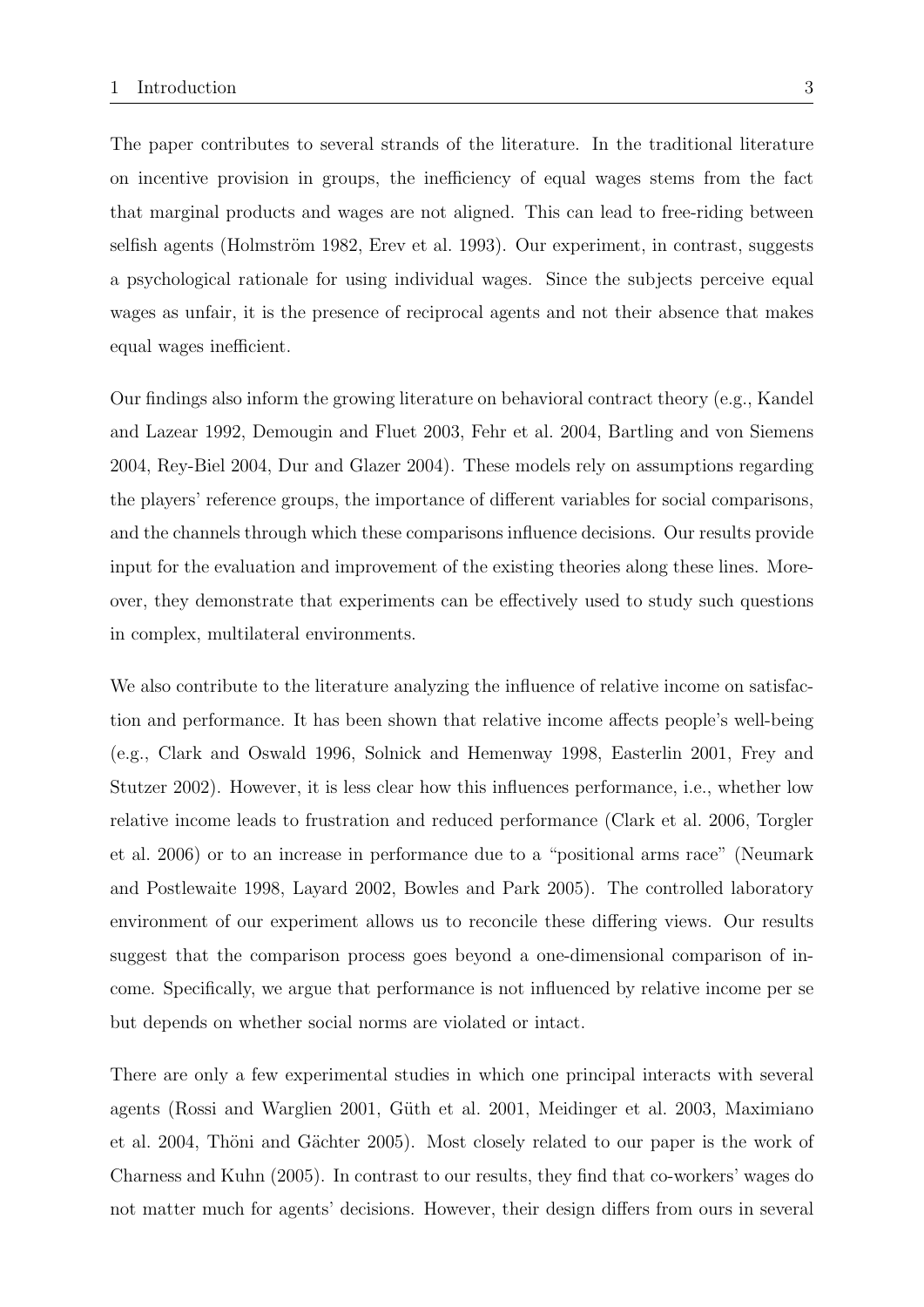important points. While Charness and Kuhn focus on productivity differences, we look at the effect of actual output differences between agents. Furthermore, we allow for richer comparisons between the agents, as in their design agents are not aware of the magnitude and direction of the productivity differences. The difference in results points out the importance of reference groups: in our view, Charness and Kuhn's results are important for groups of workers that are rather loosely related and know little about each other, while our focus is on direct colleagues who have a good understanding about their peers' abilities and efforts.

Also related is the study of Potters et al. (2004). For a joint production task they find that it is efficiency enhancing to give one group member the right to allocate rewards in comparison to a revenue-sharing institution. Their results suggest that the general mechanisms at work in our experiment do not depend on our specific set-up.

The rest of this paper is structured as follows. In the next section we describe the experimental design. Section 3 discusses theoretical predictions. In section 4 we present and discuss our results and section 5 concludes.

### 2 Experimental Design

In the stage game of our experiment, one principal and two agents form a firm. First, the agents decide simultaneously and independently how much effort they want to exert. Exerting effort is costly for the agents. Effort choices can range from 1 to 10 and are associated with a convex cost function displayed in Table 1. The principal reaps the benefits of production: every unit of effort increases his payoff by 10.

| Effort level $e_i$   1   2   3   4   5   6                                                        |  |  |  |  |  |
|---------------------------------------------------------------------------------------------------|--|--|--|--|--|
| Cost of effort $c(e_i) \mid 0 \mid 1 \mid 2 \mid 4 \mid 6 \mid 8 \mid 10 \mid 13 \mid 16 \mid 20$ |  |  |  |  |  |

**Table 1:** Cost of effort. The marginal cost of effort rises from 1 (for efforts 1–3) to 4 (for efforts  $9-10$ ).

After observing the effort decisions of the agents in his firm the principal decides on wages for the two agents. Wages can range from 0 to 100. Neither efforts nor wages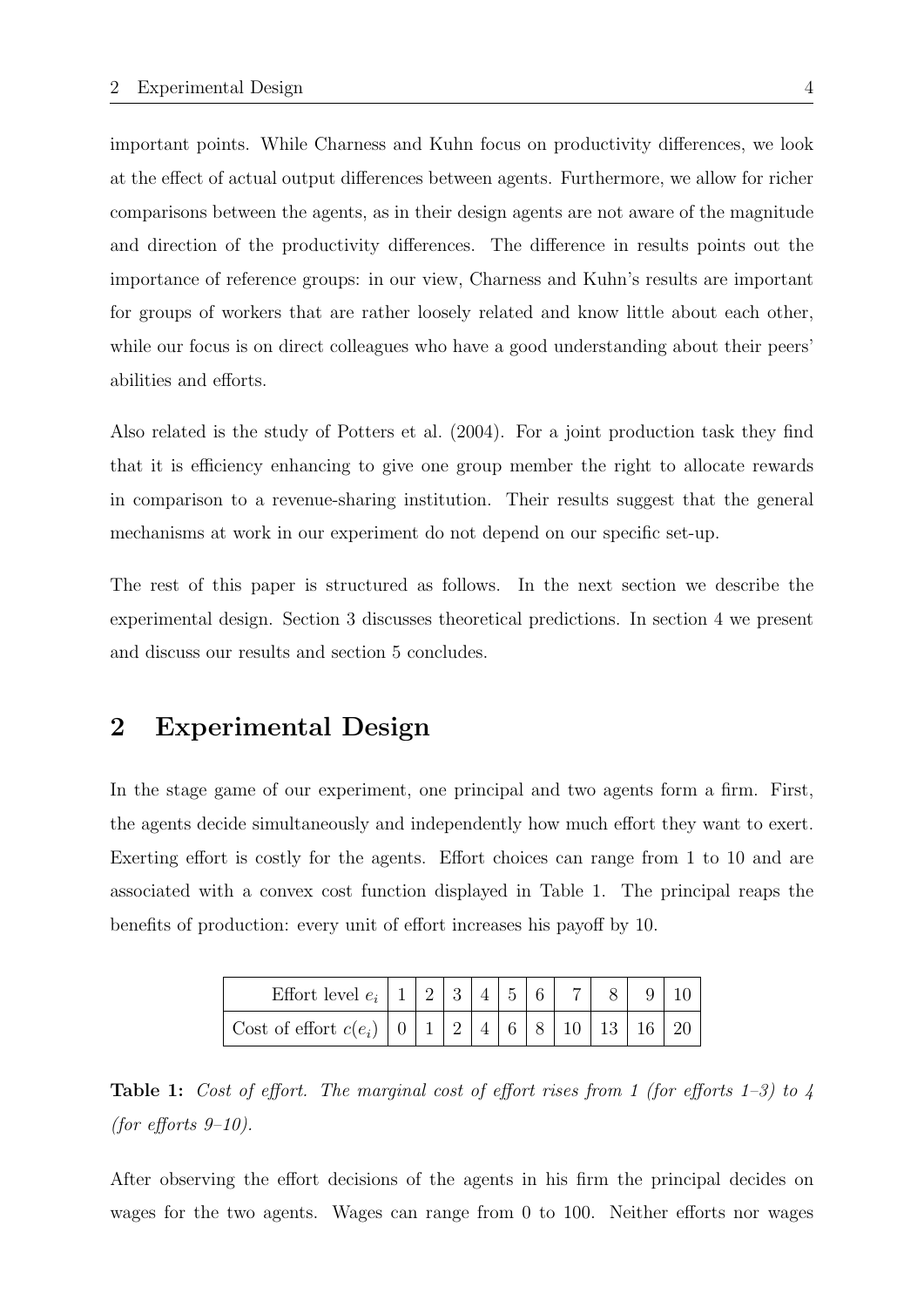are contractible. Treatments differ in whether the principal is allowed to pay different wages to the agents or not. In the equal wage treatment the principal can only choose one wage  $w$  that is paid to each of the agents. In the individual wage treatment he can wage discriminate between the two agents by choosing wages  $w_1$  and  $w_2$  for agent 1 and 2, respectively. At the end of each period, every member of a firm is informed about efforts, wage(s), and the resulting payoffs for everyone in the firm. The payoff functions for the players are summarized in Table 2. In the following, the individual wage treatment is abbreviated as IWT and the equal wage treatment as EWT.

| Treatment        | EWT.                     | TWT.                                                                              |
|------------------|--------------------------|-----------------------------------------------------------------------------------|
|                  |                          | Payoff Principal $\pi_P = 10(e_1 + e_2) - 2w \pi_P = 10(e_1 + e_2) - (w_1 + w_2)$ |
| Payoff Agent $i$ | $\pi_{A_i} = w - c(e_i)$ | $\pi_{A_i} = w_i - c(e_i)$                                                        |

Table 2: Payoffs of players

This stage game is played for twelve periods. Our set-up differs from other studies of gift exchange in two important ways. Most importantly, a principal is matched with two agents instead of one. This allows us to analyze the interaction of wage scheme and social preferences in a much richer environment. In particular, we can study both fairness concerns between principal and agent and concerns about co-workers. Additionally, the agents move first while in most experiments the principal moves first. Our move order allows the principal to base his wage decision on the actually exerted effort and has important implications for efficiency (see section  $4.4$ ).<sup>2</sup>

The experiment was conducted in a labor market framing.<sup>3</sup> We implemented a stranger design to abstract from confounding reputation effects, i.e., at the beginning of each period new firms were formed anonymously and randomly within a matching group. A matching group consisted of three principals and six agents. The subjects kept their roles during the whole experiment.

All participants started the experiment with an initial endowment of 400 points that also

<sup>2</sup>For an experiment in which principals decide according to productivity differences, see Charness and Kuhn (2005).

<sup>3</sup>An English translation of the instructions is available from the authors upon request.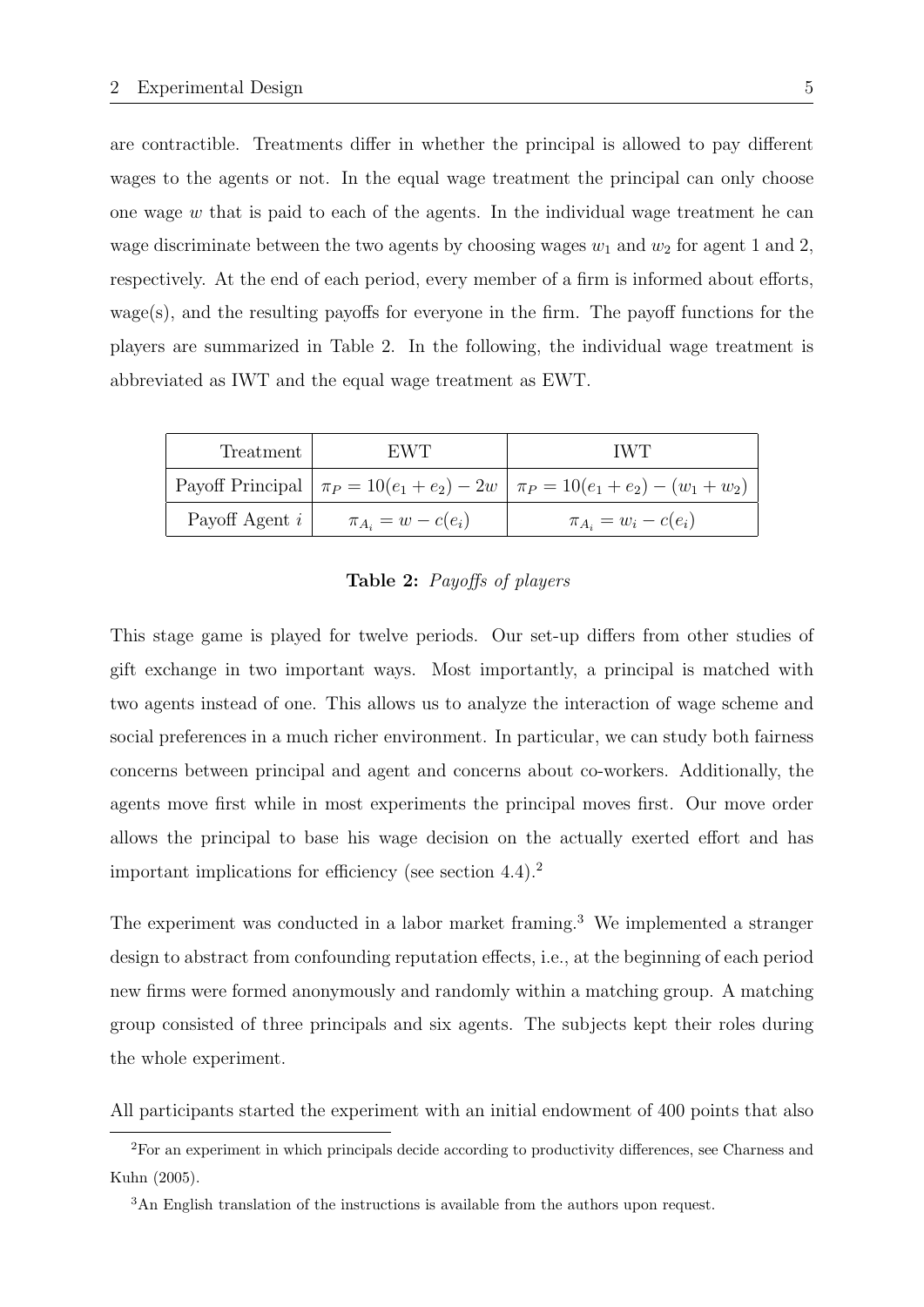served as their show-up fee. Points earned were converted at an exchange rate of 0.01 Euro/point. The experiment was conducted at the BonnEconLab at the University of Bonn in April 2005. For each treatment, four sessions with a total of 8 matching groups were carried out (144 participants). The experiment lasted approximately 70 minutes. On average subjects earned 8.30 Euro including the show-up fee of 4 Euro.

### 3 Theoretical Predictions

In the unique subgame perfect Nash equilibrium of our stage game, a rational and selfish principal will not pay anything to the agents since wage payments only reduce his monetary payoff. Anticipating this, both agents will provide the minimal effort of one in the first stage although it would be efficient to exert the maximal effort. The finite repetition of the stage game in randomly rematched firms does not change this prediction. The equilibrium is the same for both treatments.

However, many experiments have shown that this equilibrium is almost never played. In gift-exchange experiments one typically observes that efforts and wages exceed the smallest possible value. Moreover, wages and efforts are positively correlated.

This is often explained with a notion of social preferences, i.e., players are not completely selfish but also care about the payoffs of the other players. One prominent approach assumes that players dislike unequal payoffs, e.g., Fehr and Schmidt (1999). Their model is consistent with many stylized facts from experiments with bilateral interaction. Using their preferred parameter constellation for the multilateral setting at hand, the model predicts the same outcome as the subgame perfect Nash equilibrium: minimal wages  $(w = 0)$  and minimal efforts  $(e = 1)$ . Assuming extreme values for the guilt parameter  $(\beta > 2/3$  for 40% of subjects) does not change this result much. In this case, the model predicts an average effort of 1.6 in both treatments and slightly higher wages than in the subgame perfect equilibrium. However, with these parameters, the predictions are still the same for both treatments.<sup>4</sup>

The positive correlation between efforts and wages can also be interpreted as an expression

<sup>4</sup>A derivation of the equilibria is provided in the appendix.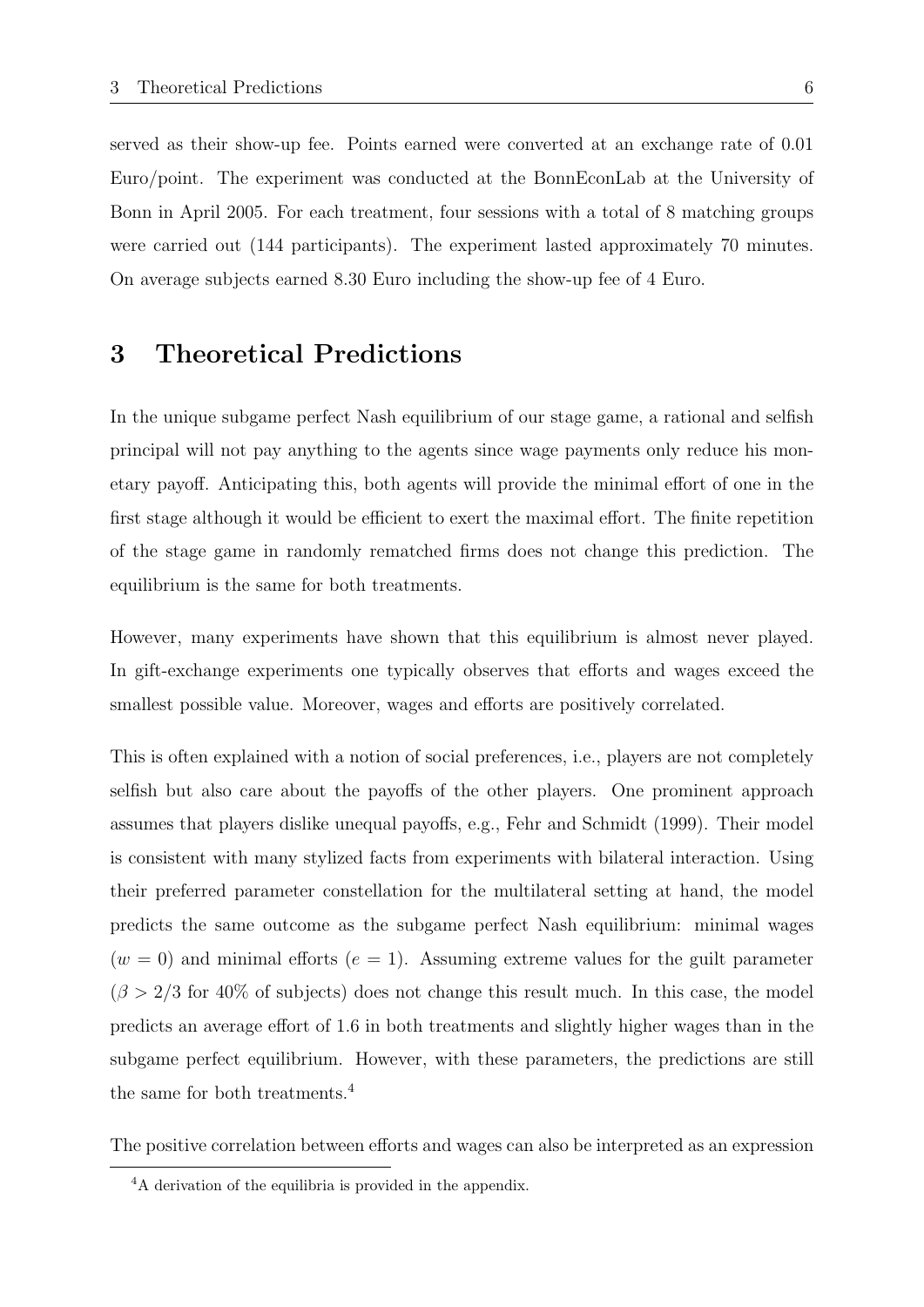of reciprocity, i.e., one party rewards kind actions of the other party. The implications of reciprocity are clear for the bilateral gift-exchange, however, the extension of the concept to a situation with a horizontal and a vertical dimension of interaction is not straightforward. Now reciprocity could imply two things.

First, it could be that reciprocity only applies to the vertical relationships between principals and agents. Since this neglects the existence of the second agent we call this bilateral reciprocity. For our set-up it implies that a higher effort should be rewarded with a higher wage. Since a higher wage works towards norm fulfillment *and* provides monetary incentives we should observe a treatment difference in effort provision only if the monetary incentives between the treatments differ. In particular, if the wage-effort relations are so steep in both treatments that high efforts are payoff-maximizing, we should observe no treatment difference in efforts due to bilateral reciprocity concerns.

Alternatively, all players could be concerned about all relationships within a firm, in particular about how the principal treats the agents relative to each other (multilateral reciprocity). This concept of reciprocity is stronger than bilateral reciprocity as it does not only prescribe that a higher effort is rewarded with a higher wage. It additionally requires that the agent who works more also gets a higher payoff compared to his co-worker, i.e., that agents' ranking by effort and by payoff are equal.<sup>5</sup> If an agent exerts a higher effort than his co-worker but earns a lower profit, he feels exploited. But his co-worker also experiences some disutility in this firm. He works less but earns more than his colleague, so he feels guilty about this undeserved profit. To avoid this disutility, an exploited agent should decrease his effort in period  $t + 1$  and his period-t co-worker should increase his effort.<sup>6</sup>

It is reasonable to assume that a disadvantageous norm violation (exploitation) is experienced more strongly than an advantageous norm violation (guilt).<sup>7</sup> One should therefore

<sup>7</sup>For bilateral relationships, support for this assumption can be found in, e.g., Loewenstein et al.

<sup>5</sup>Note that this concept of reciprocity does not solely rely on intentions (of the principal) but rather captures procedural fairness more generally (cf. Dufwenberg and Kirchsteiger 2004 or Falk and Fischbacher 2006 for formal models of reciprocity).

<sup>&</sup>lt;sup>6</sup>In the experiment we employed a stranger matching, so to be formally correct one should think of agents having a belief about the average effort in the agent population. By observing the effort of their co-worker, agents update this belief and choose their effort in the next period accordingly.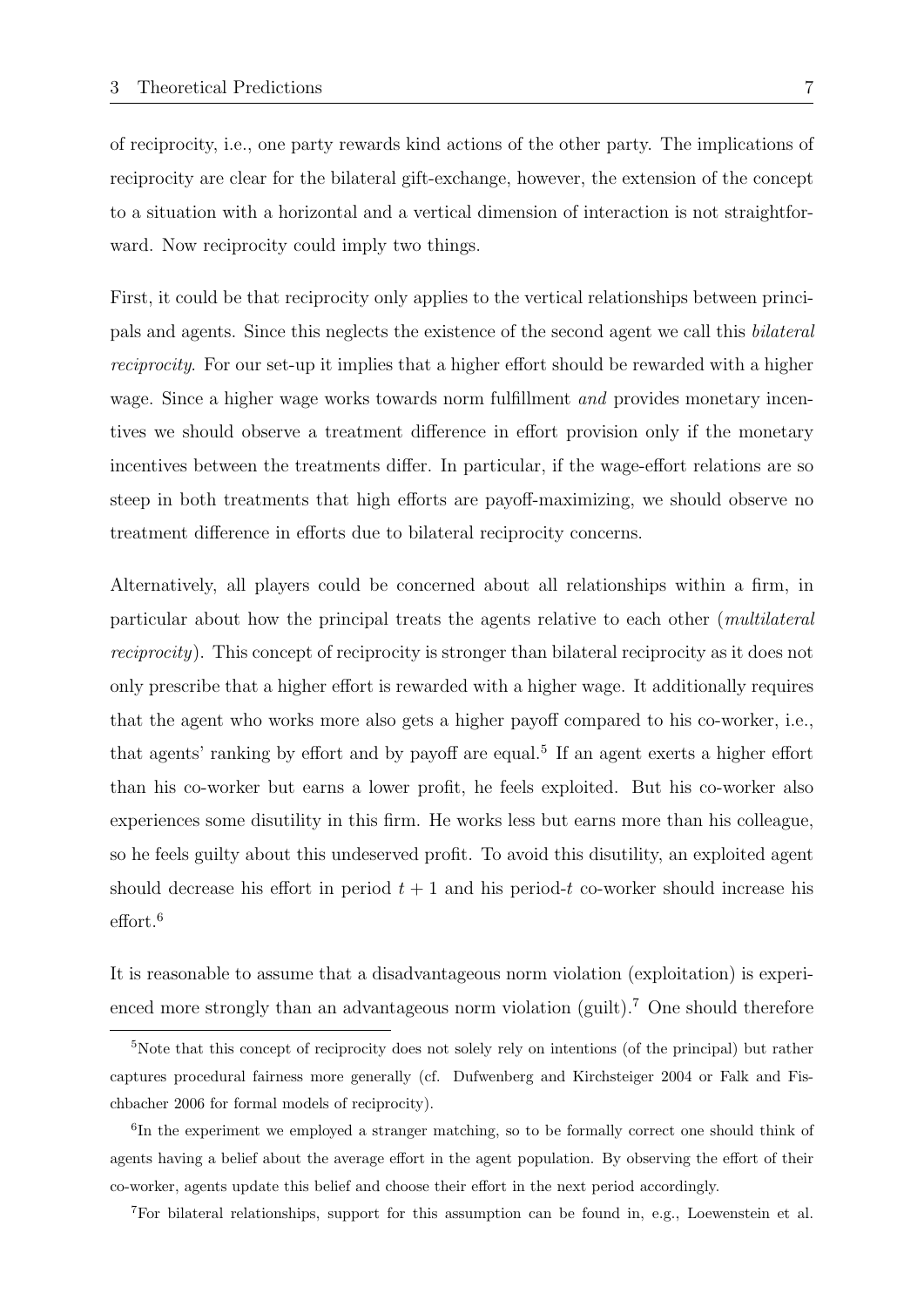expect the effort increase of agents who face an advantageous norm violation to be less strong than the effort decrease to a disadvantageous violation. This will result in an overall negative trend of effort over periods if the norm is frequently violated.

It is likely that treatments differ with respect to the fulfillment of multilateral reciprocity. In the equal wage treatment, principals are forced to pay the same wage to both agents. Thus the norm of multilateral reciprocity is violated every time agents choose different effort levels. On the contrary, in the individual wage treatment it is always possible for a principal to fulfill the norm. Thus, one should expect to observe more norm violations in the EWT than in the IWT. If players care about multilateral reciprocity, efforts in the IWT should therefore be higher on average than under equal wages.

# 4 Results

In this section we present the results of the experiment and discuss possible explanations for the observed behavior. We first report the effort choices of the agents and then explore possible reasons for the treatment difference in effort levels. For this, we take a closer look at the monetary incentives induced by principals' wage setting under the different institutional rules. We then discuss non-monetary incentives arising from the interaction between wage-setting institutions and social preferences of the agents. Finally, we examine the consequences for efficiency.

#### 4.1 Effort Choices

Figure 1 shows the development of average efforts over time. Two things are striking about the graph. First, efforts are considerably lower in the equal wage treatment. While agents in the IWT on average exert an effort of 8.21, their counterparts in the EWT average only 4.40 (Mann-Whitney test:  $p < 0.01$ ). Second, efforts decrease over time under equal wages which is not the case when individual wages are paid (Wilcoxon test for periods 1–6 against 7–12: IWT,  $p = 0.56$ ; EWT,  $p < 0.01$ ). This means that the effort difference between the treatments becomes even larger during the experiment. The treatment difference is also present when individual matching groups are considered: the

<sup>(1989),</sup> Babcock et al. (1996), Fehr and Schmidt (1999) or Bolton and Ockenfels (2000).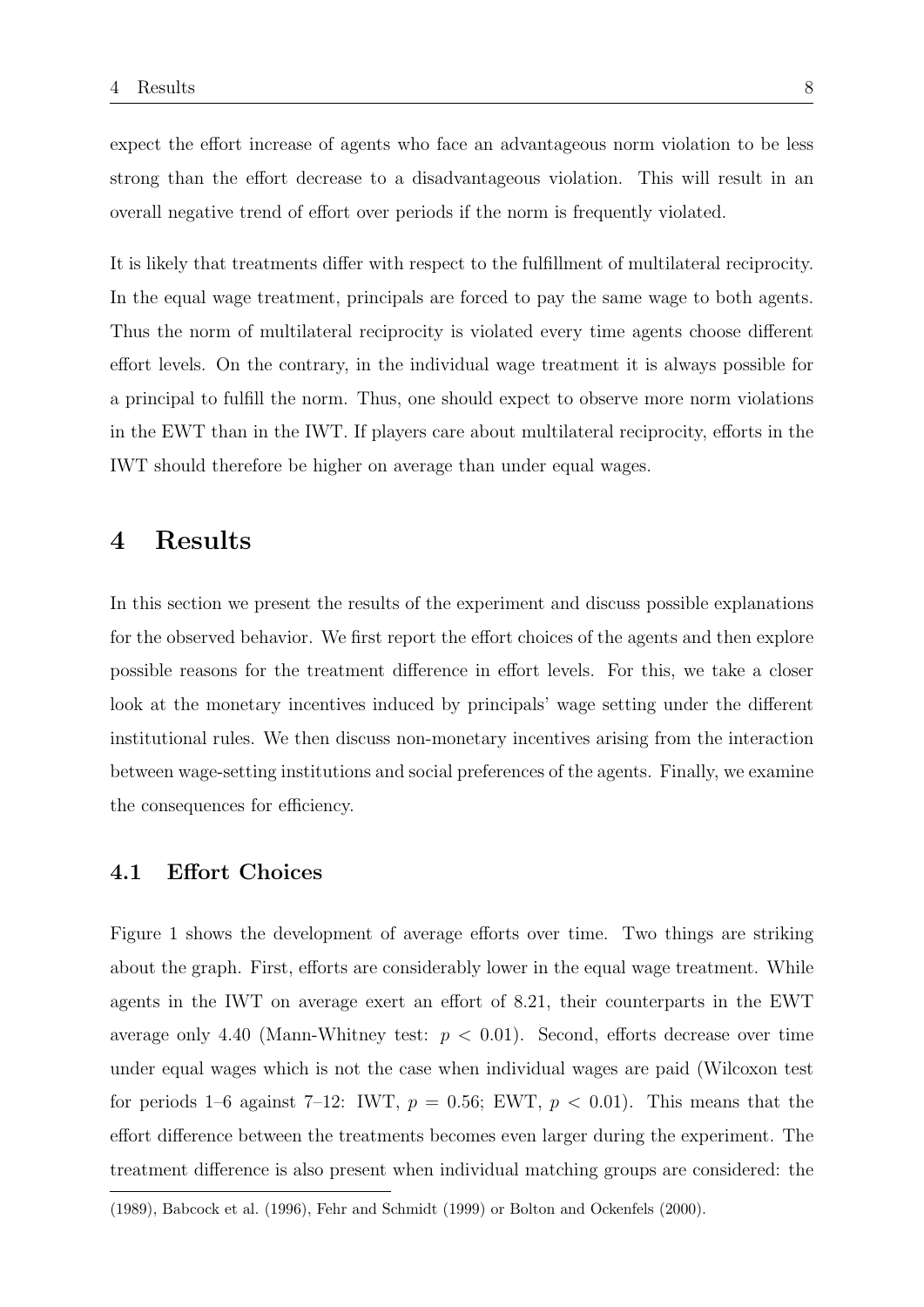

Figure 1: Average effort per period. The effort is aggregated per period over all matching groups. Agents in the IWT exert significantly more effort.

highest average effort of an EWT matching group (5.88) is still lower than the lowest average effort of an IWT matching group (7.47).

The difference in agents' behavior can also be seen in the frequencies of effort choices (Figure 2). In the individual wage treatment agents choose the maximal effort of 10 in 49% of the cases, 84% of the choices are higher than 6. Under equal wages, agents choose an effort higher than 6 in only 26% of cases. The effort decisions are more spread out in the EWT, the minimal effort of 1 being the modal choice with  $24\%$  of the choices.<sup>8</sup> The above observations can be summarized as follows.

Result 1: Agents exert significantly more effort in the individual wage treatment than in the equal wage treatment.

The above-minimal effort levels and the differences between treatments are not consistent with the predictions of the subgame perfect Nash equilibrium and the equilibrium of the model by Fehr and Schmidt (1999). In the following we will shed more light on the strong

<sup>8</sup>Recent evidence suggests that men and women respond differently to incentive schemes (e.g. Ivanova-Stenzel and Kübler (2005), Gneezy et al. (2003), Vandegrift and Yavas (2005)). However, we do not find significant differences in effort provision between our male and female participants (Mann-Whitney test based on matching group averages of male and female participants:  $p = 0.23$  for the EWT,  $p = 0.15$  for the IWT).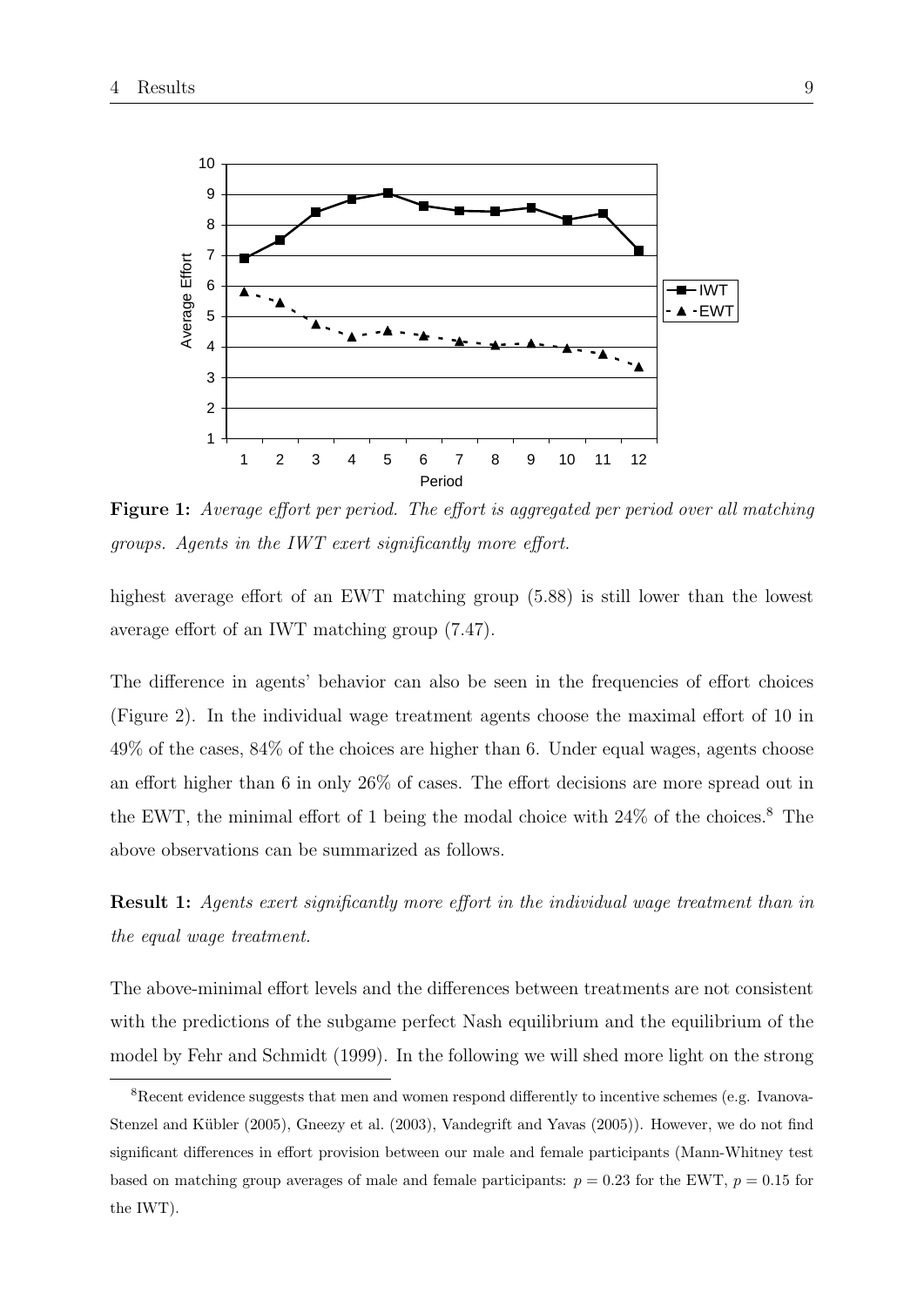

Figure 2: Frequency of effort choices. The effort distribution in the IWT is more concentrated and shifted to the right in comparison to the EWT. The maximal effort of 10 is chosen in 49% of the cases in the IWT, while this is true for only 10% of choices in the EWT.

difference in the agents' performance between the treatments. To this end, we first take a closer look at the monetary incentives that the agents face under the different institutional rules.

### 4.2 Monetary Incentives

For a first impression of the monetary incentives we plot the average wage per effort level in the two treatments in Figure  $3.9$ . The graph exhibits the upward sloping wageeffort relation of many gift-exchange experiments and shows that on average principals reciprocate higher effort levels with higher wages in both treatments.

The results of a regression analysis presented in Table 3 (column 1) confirm this impression. We regress the agent's wage  $w_i$  on his effort  $e_i$ , a treatment dummy IWT, an interaction term of the treatment dummy and his effort, and a constant.  $IWT$  is equal

<sup>9</sup>For both treatments we take the wage which was paid for each individual effort decision and calculate averages for a given effort level. Thus every wage decision of the principal enters twice in the equal wage treatment.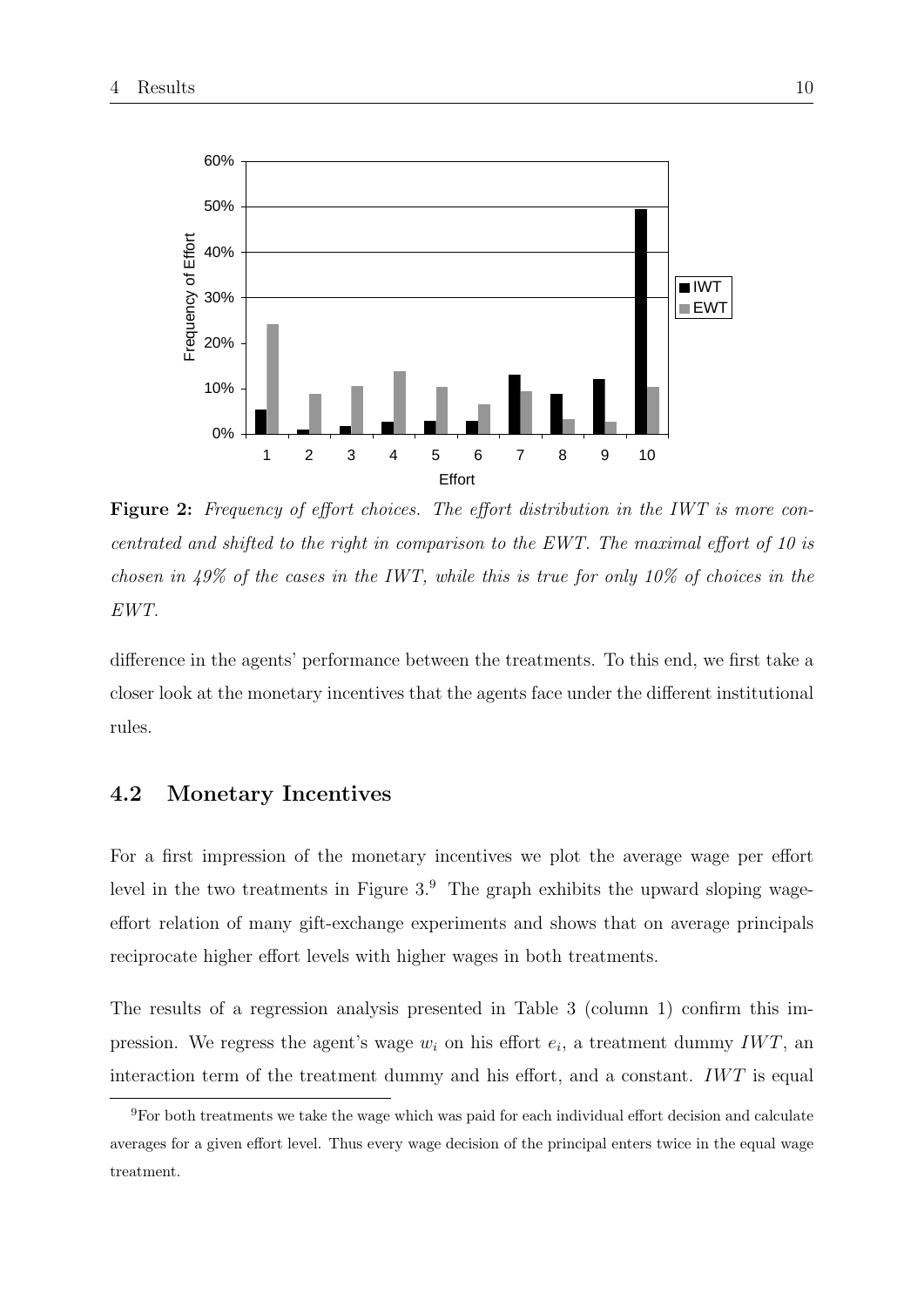

Figure 3: Average wage for a given effort. Higher efforts lead to higher wages in both treatments.

to 1 for the individual wage treatment and equal to 0 for the equal wage treatment.<sup>10</sup>

Both treatments show significantly positive wage-effort relations. The slope of the wageeffort relation is steeper in the individual wage treatment. An effort increase of 1 is rewarded with a wage increase of 4.2 in the IWT and with a wage increase of 3.1 in the EWT. These results hold if we control for the effort level of the co-worker (column 2) and an additional time trend (column 3).

Result 2: We observe gift exchange in both treatments: a higher effort leads on average to a higher wage. The wage increase is stronger in the IWT.

Note that the wage is only the gross profit for agents as they have to pay the cost of effort exertion (see Table 1). To determine the relation between (net) profits and efforts, we regress the agent's profit  $\pi_{A_i}$  on the same variables as in the wage regression presented above. We again control for clustering on matching groups. The results are reported in columns 4 to 6 of Table 3.

<sup>&</sup>lt;sup>10</sup>We allow for dependent observations within matching groups and assume that only observations in different matching groups are independent. The reported robust standard errors are adjusted for this clustering. In order to estimate the influence of the co-worker's effort  $e_i$  we have to split the sample such that only one observation per firm is included in the analysis. The results reported here do not depend on which worker's effort is selected as " $e_i$ ".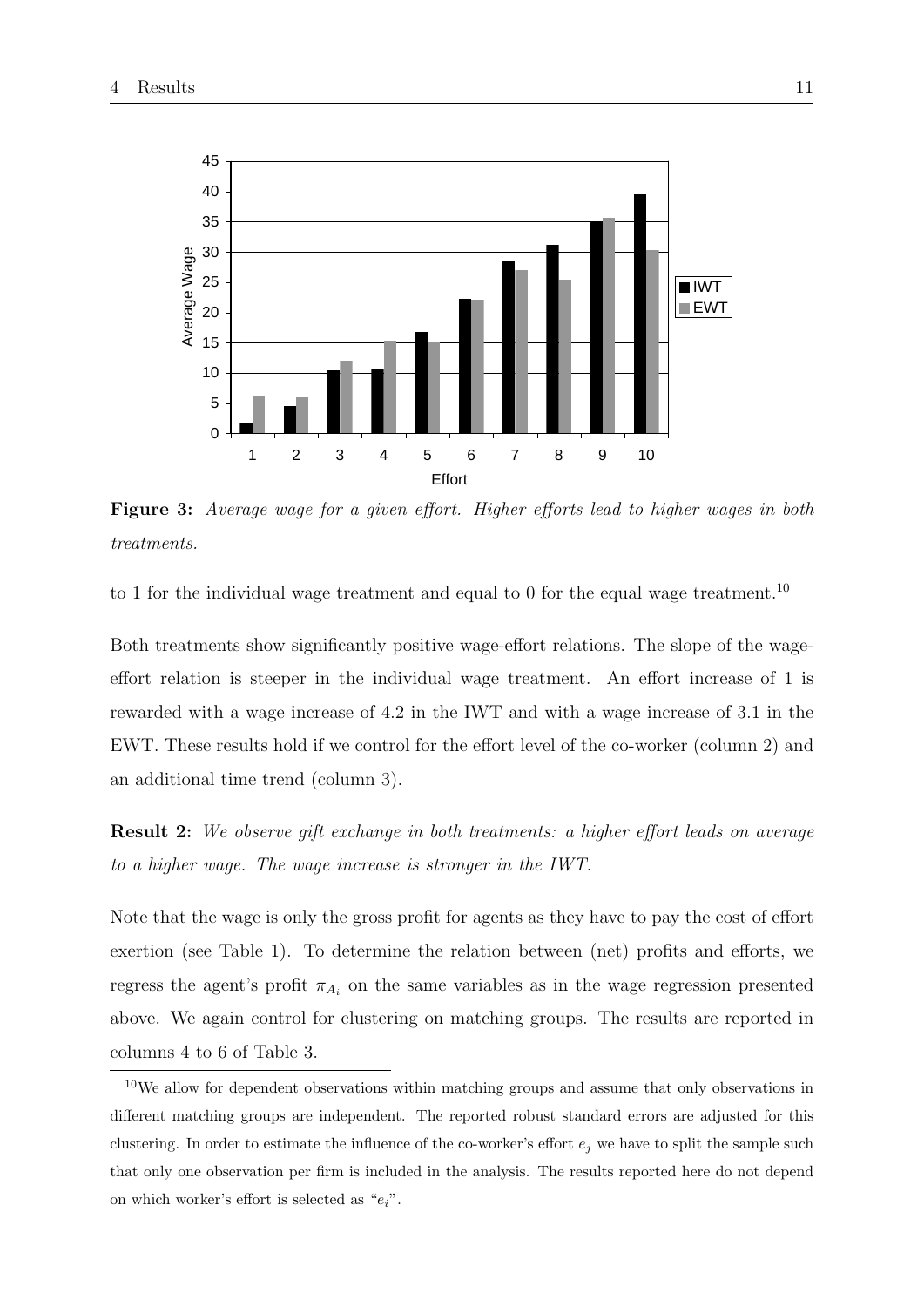| Dep. Variable    | $w_i$      | $w_i$       | $w_i$       | $\pi_{A_i}$    | $\pi_{A_i}$ | $\pi_{A_i}$ |
|------------------|------------|-------------|-------------|----------------|-------------|-------------|
| $e_i$            | $3.117***$ | $2.942***$  | $2.934***$  | $1.031^{\ast}$ | $0.854**$   | $0.835**$   |
|                  | (0.506)    | (0.332)     | (0.309)     | (0.535)        | (0.348)     | (0.331)     |
| $IWT \times e_i$ | $1.129*$   | $1.350***$  | $1.417***$  | 0.773          | $0.995*$    | $1.082**$   |
|                  | (0.583)    | (0.447)     | (0.432)     | (0.615)        | (0.469)     | (0.446)     |
| cons             | 2.539      | $-9.065***$ | $-8.720***$ | $5.927**$      | $-5.815***$ | $-5.023***$ |
|                  | (2.570)    | (1.583)     | (1.320)     | (2.614)        | (1.523)     | (1.286)     |
| IWT              | $-5.535*$  | $9.148**$   | $12.668***$ | $-3.744$       | $11.004***$ | $14.658***$ |
|                  | (3.072)    | (3.255)     | (3.589)     | (3.235)        | (3.274)     | (3.479)     |
| $e_j$            |            | $2.741***$  | $2.731***$  |                | $2.774***$  | $2.750***$  |
|                  |            | (0.283)     | (0.242)     |                | (0.280)     | (0.243)     |
| $IWT \times e_j$ |            | $-3.156***$ | $-3.167***$ |                | $-3.178***$ | $-3.180***$ |
|                  |            | (0.408)     | (0.392)     |                | (0.403)     | (0.390)     |
| $\boldsymbol{t}$ |            |             | $-0.041$    |                |             | $-0.093$    |
|                  |            |             | (0.194)     |                |             | (0.176)     |
| $IWT \times t$   |            |             | $-0.600**$  |                |             | $-0.643**$  |
|                  |            |             | (0.253)     |                |             | (0.227)     |
| N. Obs.          | 576        | 576         | 576         | 576            | 576         | 576         |
| $R^2$            | 0.409      | 0.500       | 0.505       | 0.100          | 0.238       | 0.251       |

Table 3: Wage and profit regressions. Robust standard errors are given in parentheses. The dummy "IWT" is equal to 1 for the individual wage treatment. Significance at the 10%, 5% and 1% level is denoted by  $*, **$ , and  $***$ , respectively.

The profit-effort relation is significantly positive in both treatments, too. An effort increase of 1 leads to a profit increase of 1.8 in the IWT and to a profit increase of 1.0 in the EWT. Again, the slope is steeper for the IWT but the result is qualitatively the same for both treatments. These results still hold if one controls for the co-worker's effort  $e_i$ (column 5) and an additional time trend (column 6). The coefficient of the effort level is even more significant in these specifications.

**Result 3:** A higher effort leads to a higher profit in both treatments. The increase is stronger for the individual wage treatment.

At the beginning of this section, we reported the effort choices of the agents (see Figures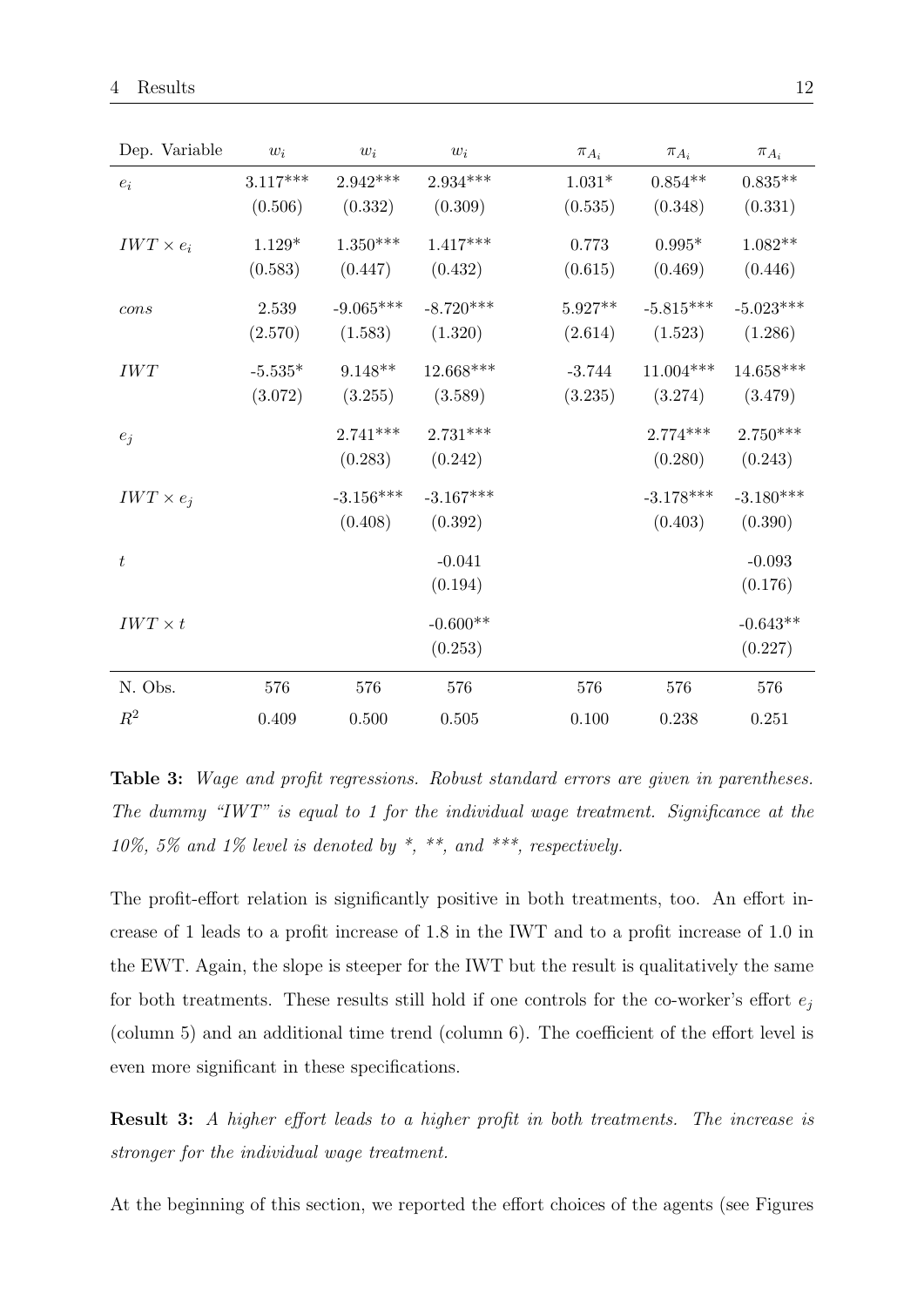1 and 2). Agents in the individual wage treatment behave in line with the monetary incentives, most agents choose high efforts throughout the experiment. However, the actual effort choices in the equal wage treatment seem puzzling from a monetary point of view. Although the monetary incentive structure is quite similar to the IWT, actual effort choices are not. The behavior of most agents in the EWT stands in contrast to the monetary incentives we just presented.<sup>11</sup> They mostly choose low effort levels that lead to low expected profits.<sup>12</sup>

The analysis of wages and profits shows some differences in the incentive structure between treatments, but the discrepancy in agents' behavior can hardly be explained by these rather slight differences. We therefore turn to non-monetary reasons to explain the large and increasing effort gap between the treatments.

#### 4.3 Non-Monetary Incentives

Focussing only on monetary incentives disregards the fact that many people also have social preferences. In the analysis of the principals' behavior, we have already seen that a considerable fraction of them adheres to the norm of reciprocity: almost all principals reciprocate a higher effort with a higher wage. As indicated in section 3, for agents with reciprocal preferences the two compensation schemes at hand might entail different non-monetary incentives, which could explain the difference in effort provision.

In the previous section we have already shown that a norm of bilateral reciprocity is fulfilled in both treatments: a higher effort is on average rewarded with a higher wage and a higher profit. If an agent focusses only on his relationship with the principal, both the monetary and the non-monetary incentives are similar across treatments. Thus the notion of bilateral reciprocity is not consistent with the treatment difference in efforts. Agents apparently are concerned about more than just bilateral reciprocity.

We suggested in section 3 that a multilateral version of reciprocity might be important for

<sup>&</sup>lt;sup>11</sup>In the EWT, very few agents constantly provide high efforts. These agents receive the highest profits in this treatment.

 $12$ This result still holds when we control for the fact that the subjects only have access to the information of their former firms.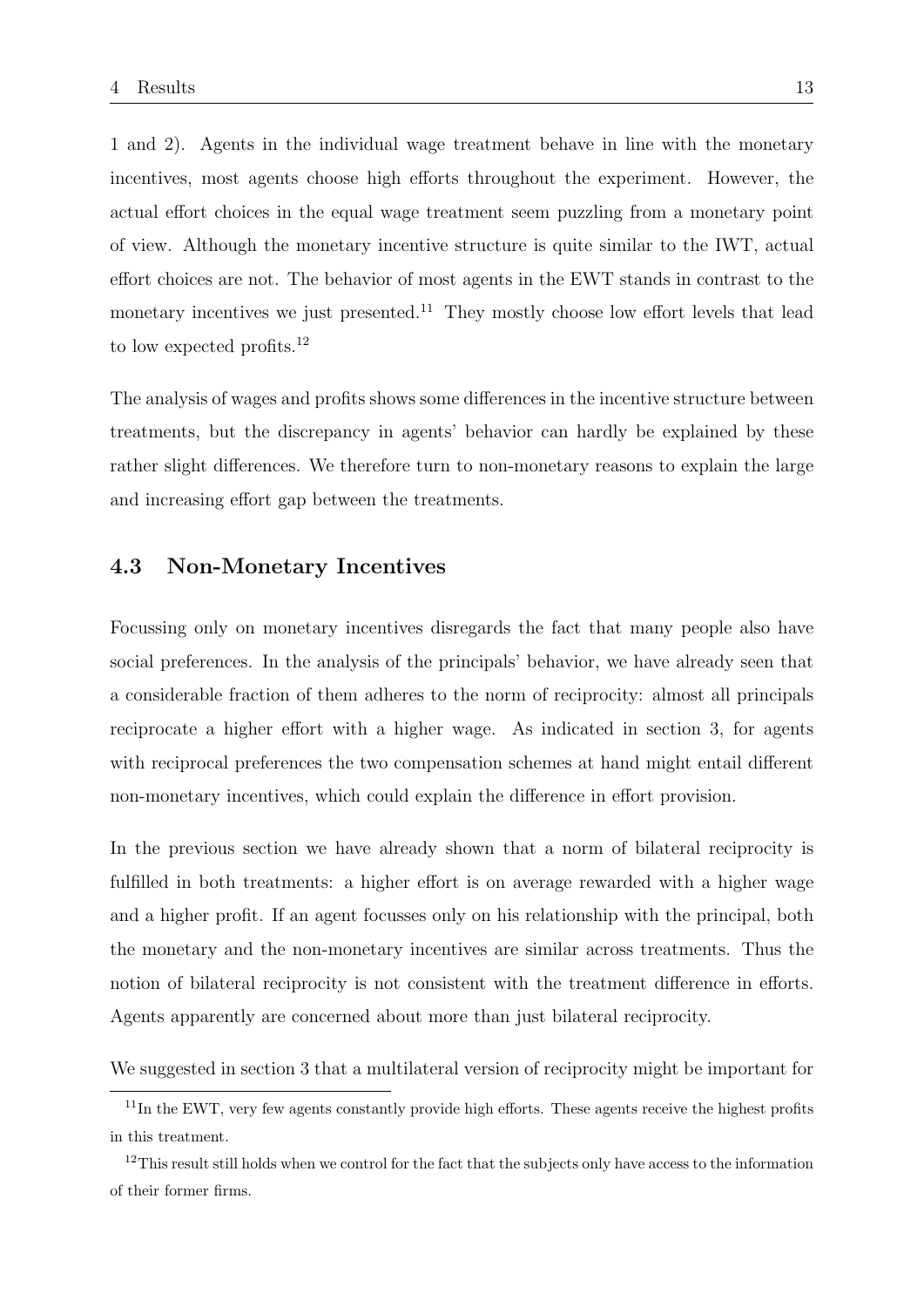the agents. This concept implies that the social comparison to his co-worker influences an agent's perceptions of fairness within the firm. In particular, a reciprocal agent who works more than his co-worker also expects to receive a higher payoff.

In order to explore whether this form of reciprocity is important for agents, we compare the reactions of agents who experienced a violation of this norm to the reaction of those who did not. Table 4 shows agents' effort changes from period t to  $t + 1$  depending on whether multilateral reciprocity is fulfilled in period  $t$ . We distinguish three cases: no norm violation, advantageous norm violation (lower effort and higher profit), and disadvantageous norm violation (higher effort and lower profit).<sup>13</sup> The top panel of Table 4 shows data of the equal wage treatment. After experiencing a disadvantageous violation of reciprocity, the majority of agents decrease their effort and only few increase their effort in the following period. The opposite is true after an advantageous norm violation: agents tend to increase their effort and only few reduce it. When the norm is fulfilled, most agents keep their effort constant and slightly more agents increase their effort than decrease it. Apparently, agents dislike being exploited (disadvantageous norm violation) and dislike to feel guilty (advantageous norm violation). After a norm violation they change their effort provision in the direction that makes a violation less likely to occur in the next period. This is consistent with the predictions of multilateral reciprocity.<sup>14</sup>

Behavior in the individual wage treatment (bottom panel) is surprisingly similar. After a disadvantageous norm violation efforts tend to be decreased. When the norm is fulfilled, most agents keep their effort constant. The only difference between the treatments can be observed when agents experience an advantageous norm violation: in the IWT agents tend to decrease their effort. However, the reciprocity norm is violated in the IWT almost exclusively when the principal pays no or only a very small wage. This could be a reason

<sup>&</sup>lt;sup>13</sup>To be more precise, agent i faces a disadvantageous norm violation if in his firm and a given period  $e_i \ge e_j \wedge \pi_i < \pi_j$  or  $e_i > e_j \wedge \pi_i = \pi_j$  holds. An advantageous norm violation for i occurs if  $e_i \le e_j \wedge \pi_i > \pi_j$ or  $e_i < e_j \wedge \pi_i = \pi_j$ . In all other cases the norm is fulfilled, i.e., if  $e_i > e_j \wedge \pi_i > \pi_j$ , or  $e_i = e_j \wedge \pi_i = \pi_j$ , or  $e_i < e_j \wedge \pi_i < \pi_i$ .

<sup>&</sup>lt;sup>14</sup>Similar effects are observed by Thöni and Gächter  $(2005)$  in a related set-up. They allow agents to revise their effort decision after learning their co-workers' effort choice. In the revision stage, the majority decrease the effort difference to their co-worker, i.e., the agents with initially higher effort revise their decision downwards while the agents with lower effort revise it upwards.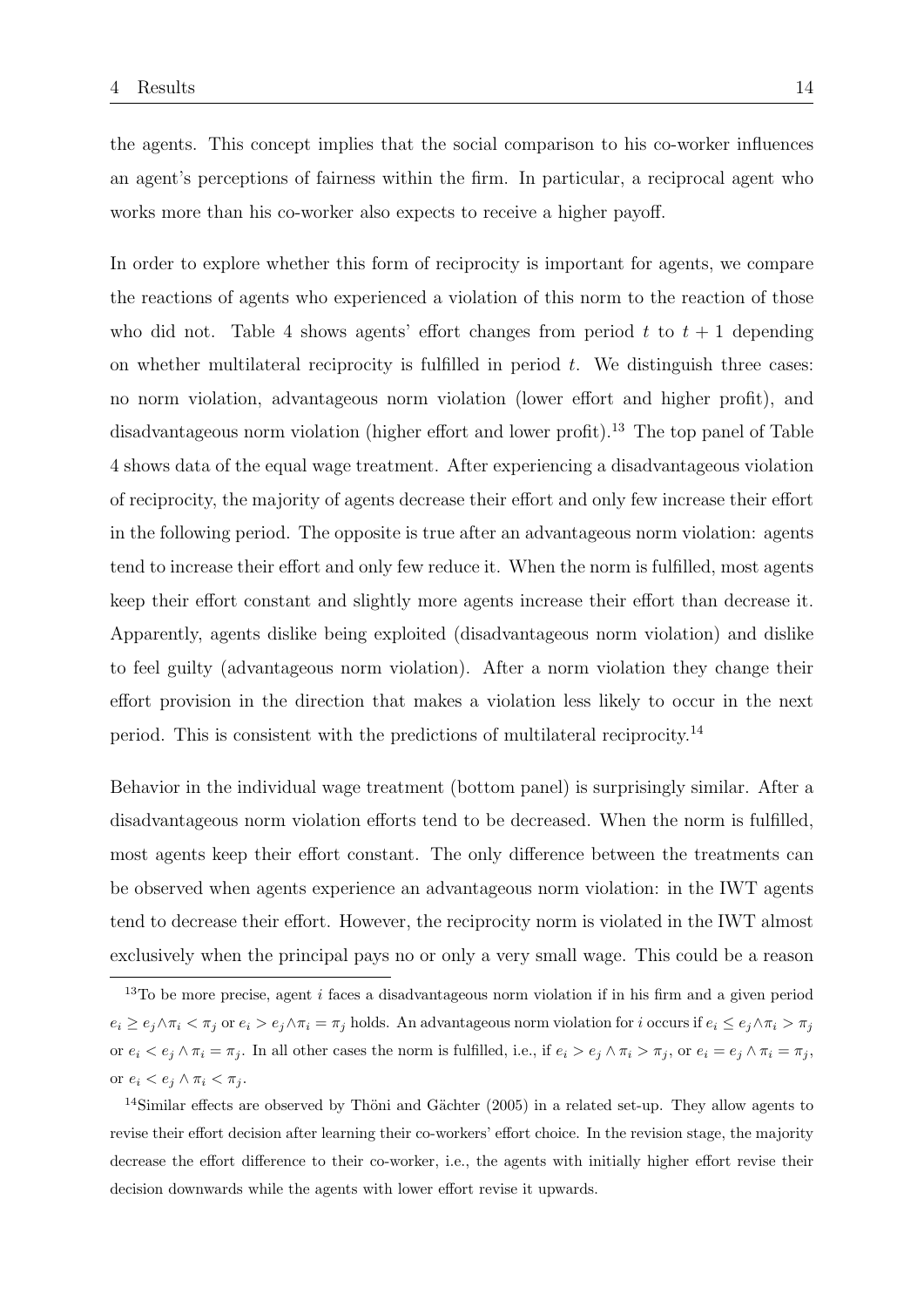|                   |      | Effort Down Effort Constant | Effort Up | No. Obs. |
|-------------------|------|-----------------------------|-----------|----------|
| <b>EWT</b>        |      |                             |           |          |
| No Violation      | 19.1 | 54.4                        | 26.5      | 68       |
| Adv. Violation    | 12.2 | 43.5                        | 44.4      | 230      |
| Disadv. Violation | 52.6 | 33.9                        | 13.5      | 230      |
| Total             | 30.7 | 40.7                        | 28.6      | 528      |
| <b>IWT</b>        |      |                             |           |          |
| No Violation      | 19.2 | 51.8                        | 29.0      | 448      |
| Adv. Violation    | 45   | 27.5                        | 27.5      | 40       |
| Disadv. Violation | 35.0 | 57.5                        | 7.5       | 40       |
| Total             | 22.4 | 50.4                        | 27.3      | 528      |

Table 4: Frequency of effort reactions. Fractions (in %) of agents who decrease effort / keep effort constant / increase effort after experiencing no / an advantageous / a disadvantageous violation of multilateral reciprocity.

for the additional downward bias.

If behavior is so similar between treatments, how can a preference for multilateral reciprocity cause the treatment effect? The last column of Table 4 shows how often the three cases occur in the two treatments. In the EWT, the norm is violated for 87% of firms. In the IWT, it is violated only in 15% of the cases. Thus, even if the behavior in a given situation is similar, agents in the EWT are far more often exposed to norm violations than agents in the IWT. This illustrates nicely how the same social preference can have very different implications under different institutions.

Result 4: Agents mostly react to violations of multilateral reciprocity by reducing their effort after a disadvantageous norm violation and by increasing it after an advantageous norm violation. Reactions are similar in both treatments, however, the norm is far more often violated in the equal wage treatment.

So far we have seen that agents' reactions are in line with the hypothesized behavior of a reciprocal agent who does not only focus on bilateral, vertical reciprocity but evaluates fairness in the firm also with respect to the horizontal, co-worker dimension. Note that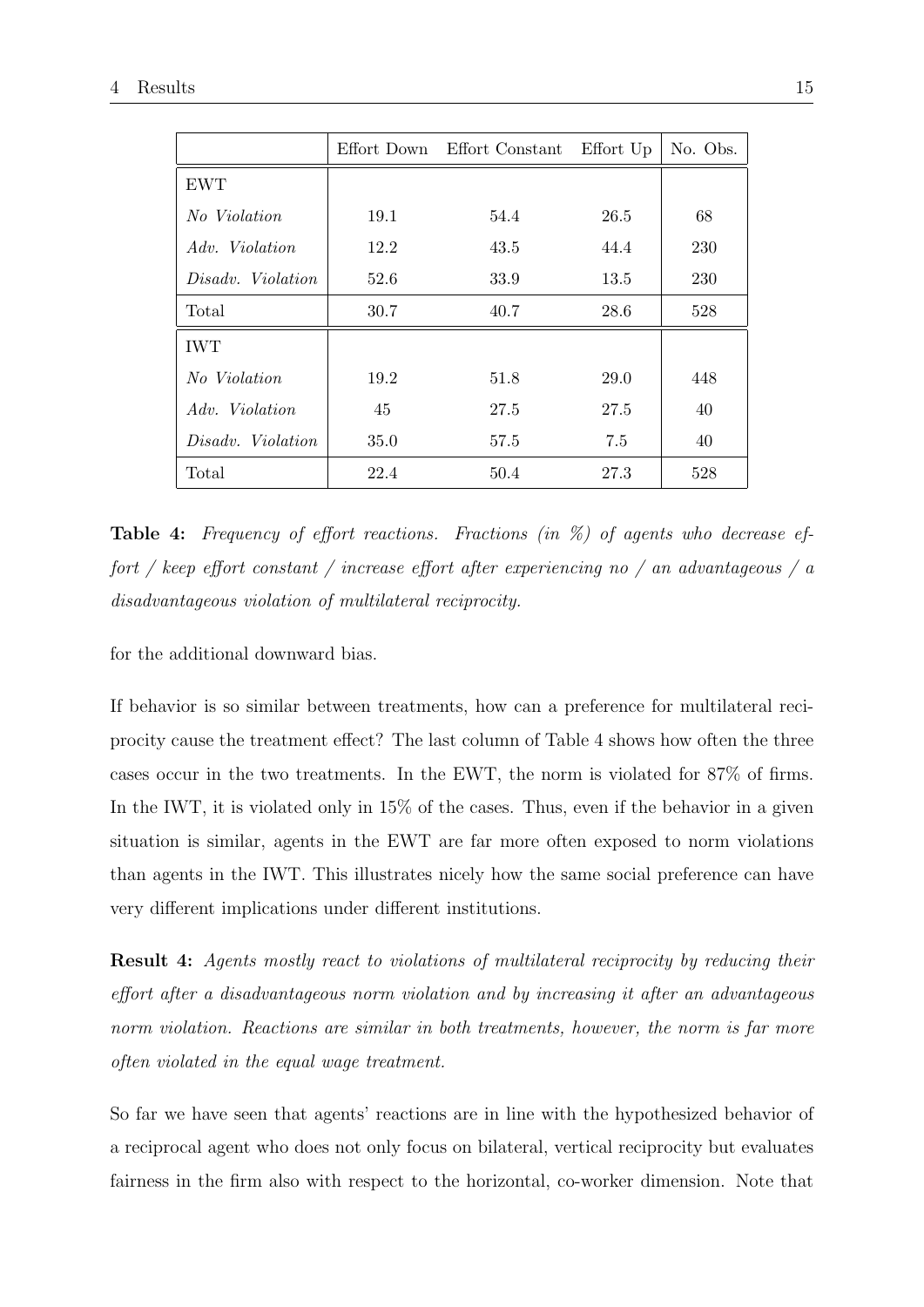

Figure 4: Magnitude of effort reactions. "∆ Effort" is the average change in effort from period t to period  $t + 1$  given that the agent experienced no norm violation, an advantageous violation or a disadvantageous norm violation in period t. The width of the bars corresponds to the number of observations.

for every agent who experiences a disadvantageous norm violation, there is one agent (his co-worker) who faces an advantageous norm violation. Only if both agents' reactions to these violations are not equally strong, a preference for multilateral reciprocity can potentially explain the downward trend in effort provision in the EWT.

We therefore analyze the relative strength of agents' reactions to norm violations. Figure 4 shows the average change in effort provision from period t to  $t + 1$  after an agent experienced no norm violation, a disadvantageous or an advantageous norm violation in period  $t$ . The width of the bars corresponds to the number of observations in the respective category (cf. Table 4). The reaction of disadvantaged subjects in the EWT is almost twice as strong as the reaction of advantaged subjects. The difference is statistically significant (Wilcoxon signed rank test:  $p < 0.01$ ). This indicates that agents suffer more from a disadvantageous norm violation than from an advantageous violation. As already observed above, in the IWT both groups of agents that experience a norm violation decrease their effort.<sup>15</sup>

Note again that in both treatments agents tend to keep their effort constant or even slightly

<sup>&</sup>lt;sup>15</sup>However, a regression analysis (not reported here) shows that the coefficient of effort change is not significant for agents in the IWT who benefitted from a norm violation.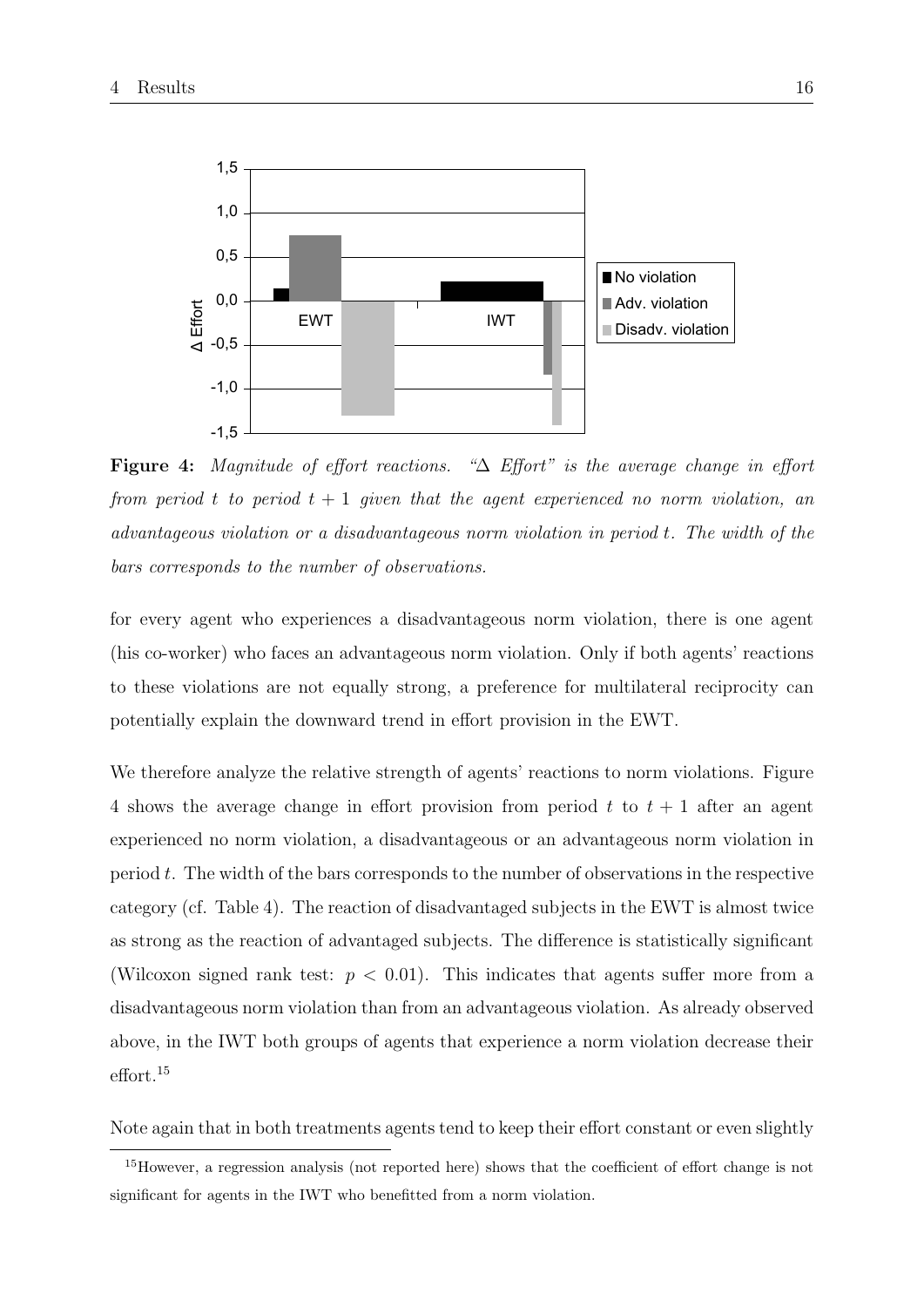increase as long as the reciprocity norm is not violated in their firm. This suggests that fulfillment of multilateral reciprocity has a motivating effect. We conclude that the overall negative effort trend and ultimately the low effort levels in the EWT are actually caused by the asymmetry in reactions of reciprocal players and especially the strong negative reaction to a disadvantageous norm violation.

Result 5: Agents' reactions to a violation of multilateral reciprocity are asymmetric: the negative reaction of the disadvantaged agents is stronger than the positive reaction of the advantaged agents. This asymmetry in agents' reactions results in an overall negative time trend in efforts for the EWT and in the strong difference in efforts between treatments.

Note that the agents do not react to payoff inequalities per se. The absolute differences between agents' payoffs are not significantly different between treatments (IWT: 6.47, EWT: 7.14, Mann-Whitney test:  $p = 0.29$ ). Albeit not different in absolute terms, the sign differs. In the EWT the hard-working agent ends up with the lower payoff, while in the IWT he gets the higher payoff—which is exactly what multilateral reciprocity is about.

In order to further analyze whether the presence of reciprocal agents drives the results in our experiment, we take our previous findings on agents' reactions and simulate agents' behavior with a simple "reciprocity learning" rule. In this simulation, all agents are assumed to derive utility from money, but to also suffer from violations of multilateral reciprocity. When deciding about their effort in a given period, the simulated agents therefore compare their effort and profit with the effort and profit of their co-worker in the previous period. According to the comparison along these two dimensions, four reactions can be distinguished for the simulated agents. (i) For an agent who had a higher effort and a higher profit, multilateral reciprocity is fulfilled and the pecuniary comparison is also advantageous for him, so he keeps his effort constant. (ii) For an agent who exerted a lower effort and got a lower profit, the norm of reciprocity is satisfied but profit maximization is not, thus he subsequently imitates the other agent by half, i.e. he chooses an effort  $(e_{i,t} + e_{j,t})/2$ . (iii) An agent with higher effort and lower profit feels exploited as he suffers from a disadvantageous norm violation. Thus he imitates the other agent fully. (iv) Finally, for an agent with lower effort and higher profit the norm violation is advantageous, thus the resulting disutility is smaller than in case (iii). He chooses an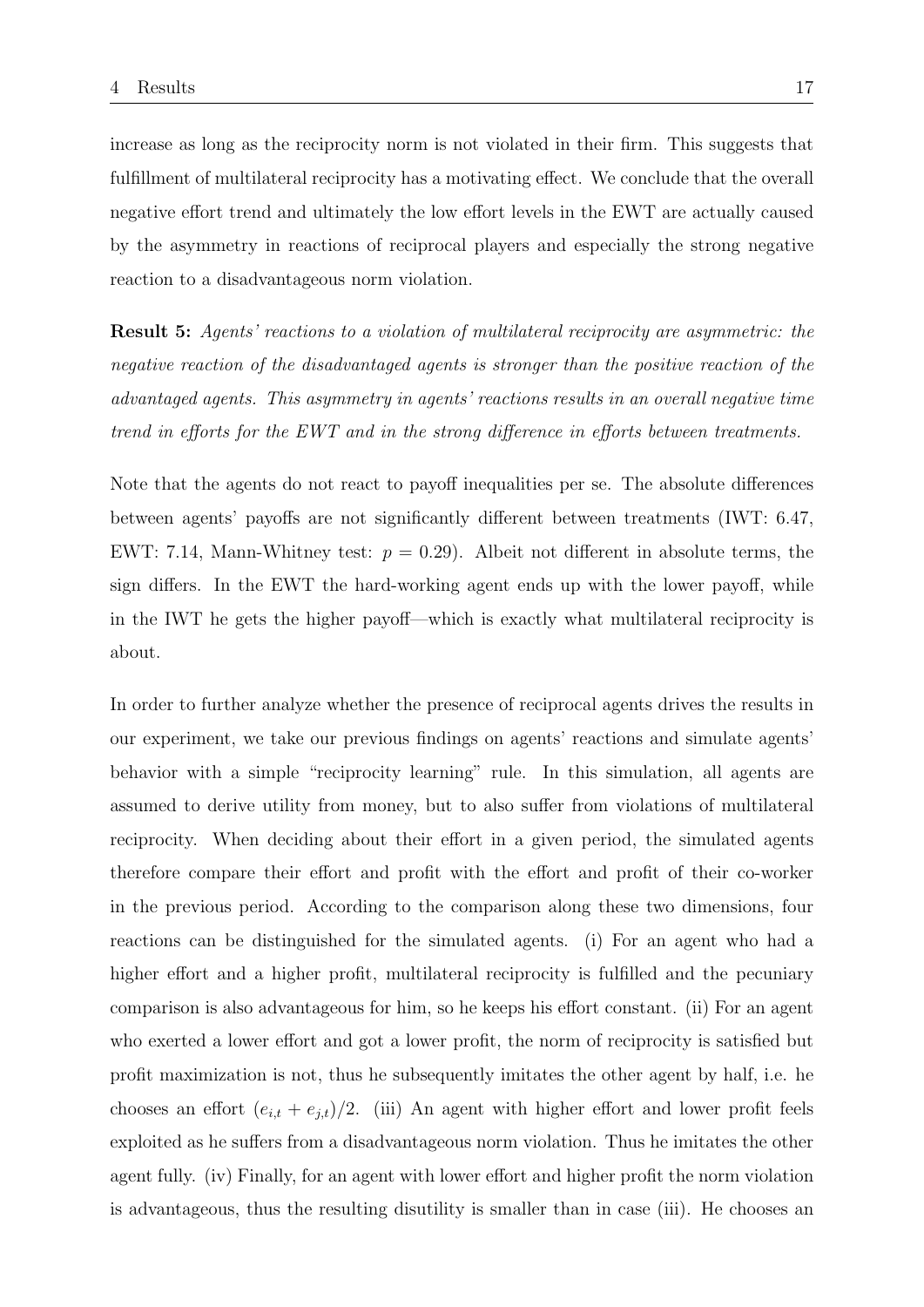

Figure 5: Simulation of reciprocal agents. The simulation yields effort dynamics similar to those in the real experimental data.

effort  $(e_{i,t}+e_{j,t})/2$ . The reactions in cases (i) to (iv) are in line with the aggregate evidence presented in Table 4 and Figure 4.<sup>16</sup>

We use actual effort data from the experiment only for the first period of the simulation. The subsequent effort decisions are based on the simulated profits and simulated efforts of the previous period. The simulated principals pay the average wage for a given effort (IWT) or the average wage sum for a given effort sum (EWT) calculated from the experimental data. Profits are then calculated as wage minus cost of effort exertion. We use the same matching protocol as in the experiment.

Figure 5 shows how effort choices evolve over time in the experimental data (as in Figure 1) and in the simulation. The simulation traces the real data very well and is able to reproduce the large effort difference between the treatments. In the individual wage simulation, efforts increase like the real efforts although the slight downward trend in the second half of the experiment cannot be reproduced. Efforts in the equal wage simulation constantly decrease down to an effort level slightly above 3 in the final period. This pattern is impressively similar to the dynamics in the real data.

Result 6: A simple simulation based on agents who have preferences for money and

<sup>&</sup>lt;sup>16</sup>The qualitative results of the simulation is robust to the exact specification of agents' behavior.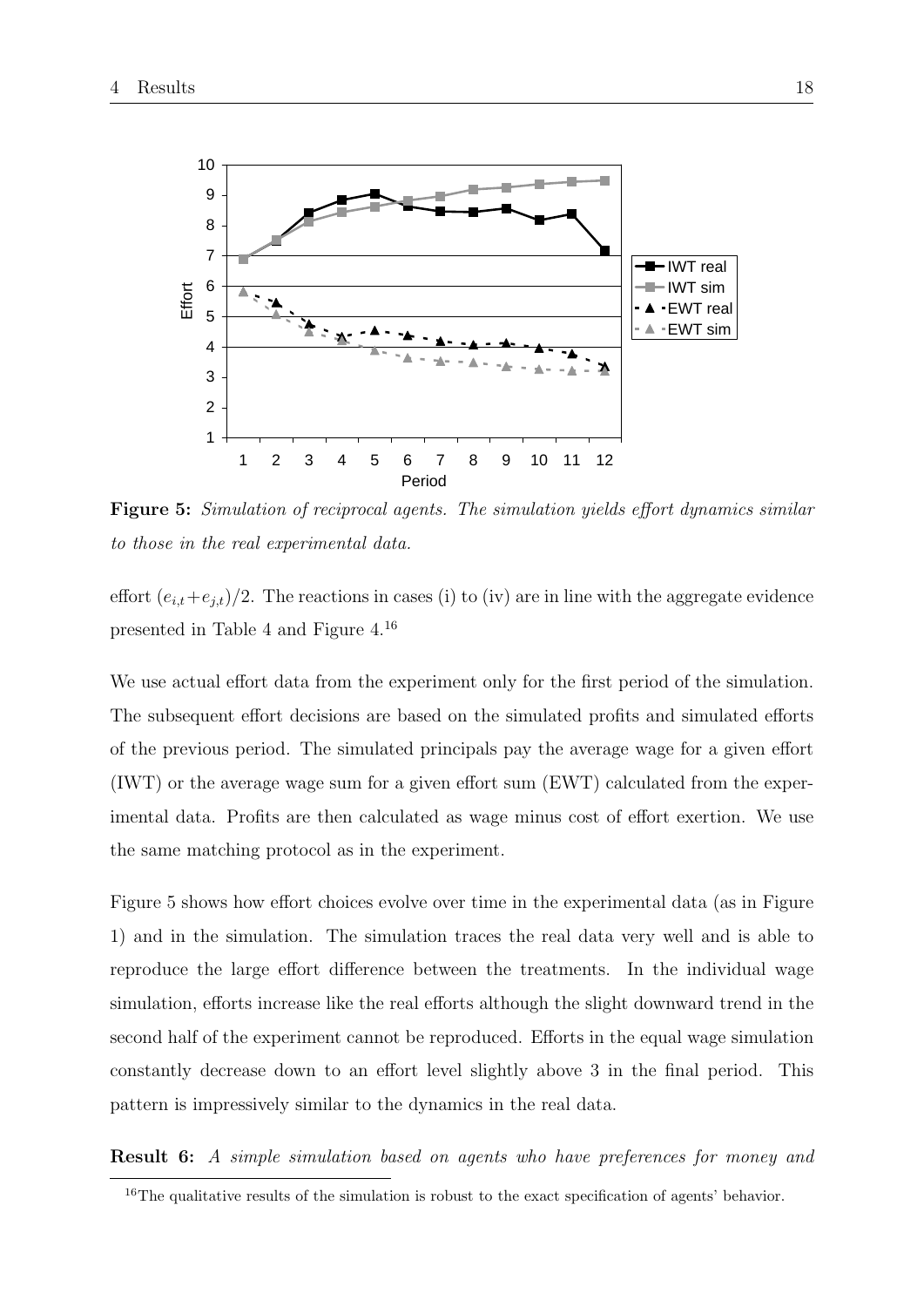Note that the focal agent is different between the simulated treatments: in the equal wage simulation the norm of multilateral reciprocity is not fulfilled when agents choose different effort levels. In these cases, the agent with the higher effort will fully imitate the agent with the lower effort while this agent will increase his effort level only to the average effort of the last period. Therefore in the EWT simulation, the average effort converges to the lowest first period effort as agents are subsequently matched together and imitate the lower effort more strongly than the higher effort. In contrast, in the IWT the norm of reciprocity is mostly fulfilled and thus the agent with the higher effort is imitated more often. Thus, the average effort converges to the highest first period effort.

To see whether this can also be found in the experimental data we classify agents according to their effort decision in the first period. We define the agents with the highest effort in the first period in their matching group as "high-effort providers" and the agents with the lowest effort as "low-effort providers".<sup>17</sup> This type definition is chosen because when agents decide on their effort in the first period, they do not have any information about the behavior of other subjects and all learning and coordination processes occur after this effort choice. Thus if some of the subjects are intrinsically inclined to exert high efforts they should show up in the group of high-effort providers. In contrast, if some of the subjects are intrinsically inclined to exert low efforts they should show up in the group of low-effort providers.

In Figure 6 we follow the high-effort and low-effort providers in both treatments and show their effort decisions over time. In the first period, the groups of high-effort providers and the groups of low-effort providers are close together across treatments.<sup>18</sup> This changes

<sup>18</sup>In the first period, effort levels are not significantly different between treatments for high-effort providers (Mann-Whitney test:  $p = 0.14$ ) while they are close together but different for the low-effort providers (Mann-Whitney test:  $p = 0.03$ ). Within treatments, the high-effort and low-effort providers choose statistically different effort levels (Wilcoxon signed rank test:  $p = 0.01$  (IWT),  $p = 0.01$  (EWT)).

<sup>&</sup>lt;sup>17</sup>As there are six agents per matching group, each of these groups corresponds to 16.7% of agents. If more than one agent chooses the highest or lowest effort in the first period, the subsequent effort decisions of these agents are averaged. We carried out the same analysis ignoring matching groups, ordering all effort decisions of the first period and defining the top 20% of all agents as "high-effort providers" and the bottom 20% as "low effort providers". This analysis yields the same results.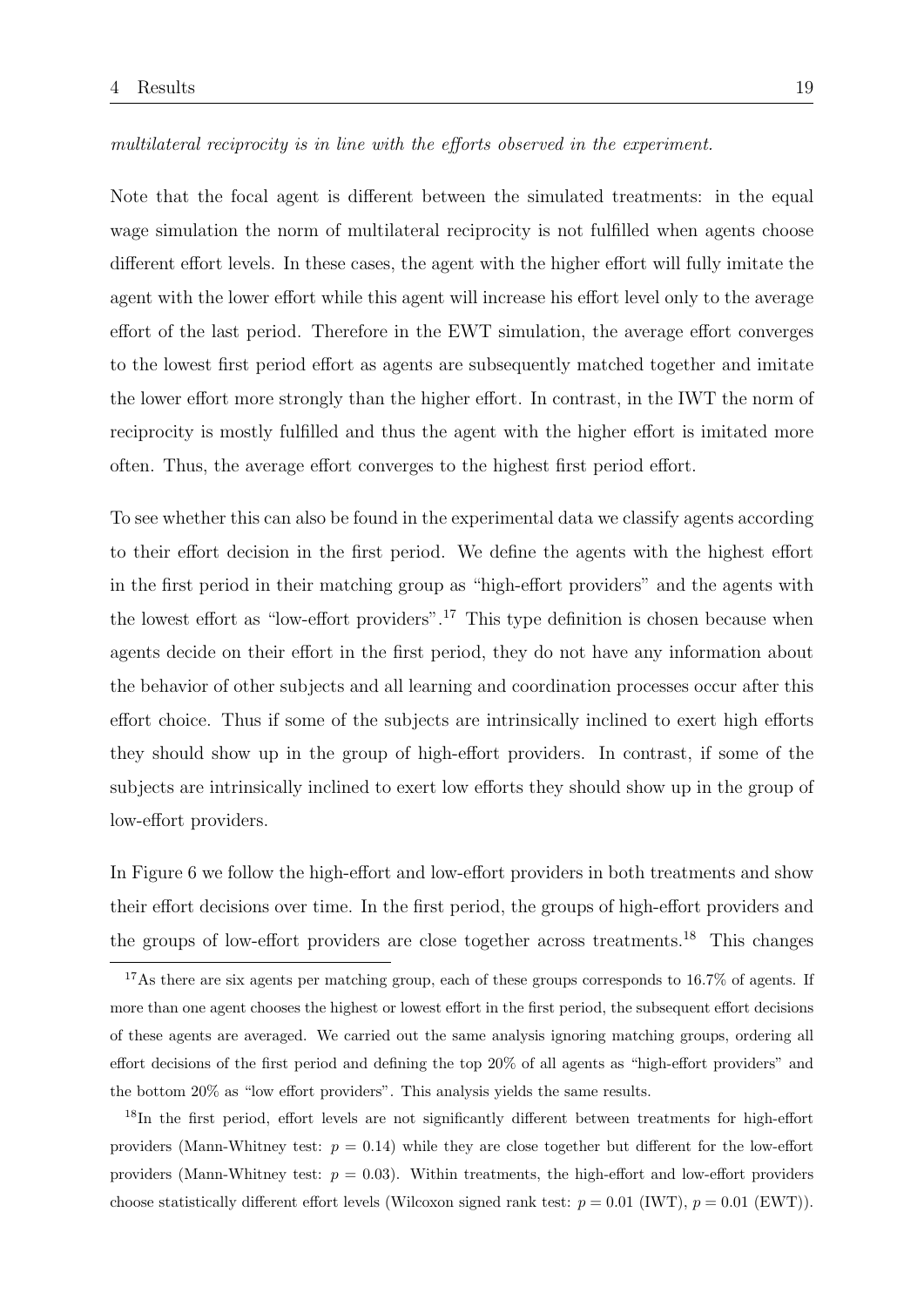

Figure 6: Effort decisions of high-effort and low-effort providers. In each matching group, the agent with the highest (lowest) effort in the first period is defined as the high (low)-effort provider.

completely over the course of the 12 periods. In the individual wage treatment, high-effort providers continue to provide high effort levels but the low-effort providers increase their efforts dramatically up to the level of the high-effort providers and even higher in the last periods. In the equal wage treatment, the dynamics are reversed. Here, the low-effort providers keep their effort provision constant and the high-effort providers reduce their efforts to the level of the low-effort providers.<sup>19</sup>

These dynamics underline the importance of the different non-monetary incentives implied by the two wage setting institutions. Wage equality essentially entails the wrong reciprocity signals and therefore discourages agents who are in principle willing to exert high levels of effort. On the contrary, under individual wages where intra-firm reciprocity is intact, good performance spreads. Put simply, one could say that under individual wages, the "good" agents pull the "bad" agents up while under equal wages, the "bad" pull the "good" down.

Result 7: The focal agent is different between treatments: in the IWT the initially loweffort providers align with the high-effort providers over time. In the EWT the initially

<sup>19</sup>In the last six periods, effort levels are not different within treatments (Wilcoxon signed rank test:  $p = 0.67$  (IWT),  $p = 0.78$  (EWT)) while they differ between treatments (Mann-Whitney test:  $p < 0.01$ (high-effort providers),  $p < 0.01$  (low-effort providers)).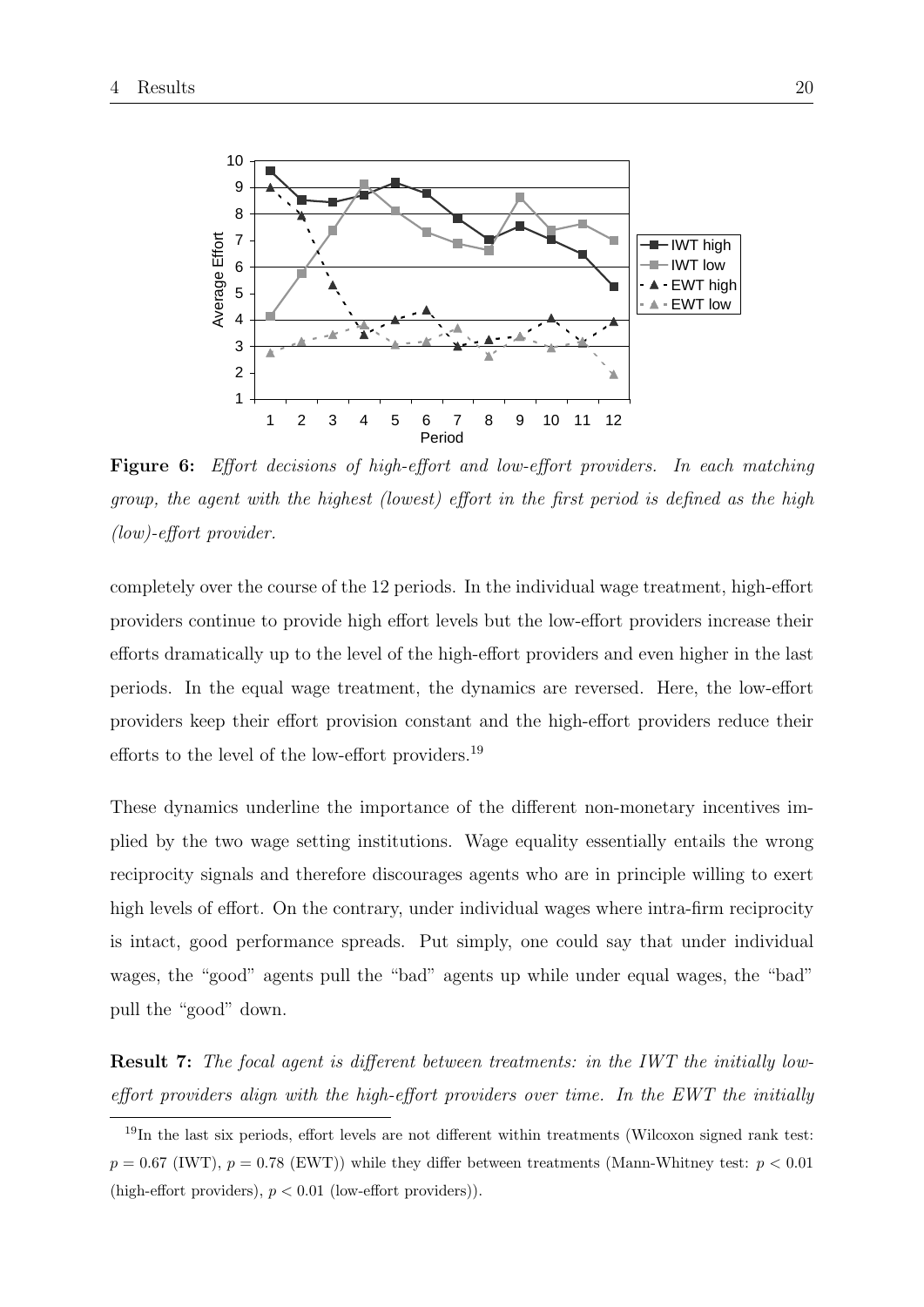high-effort providers align with the low-effort providers over time.

We have seen so far that norm violations caused by the equal wage scheme can explain the low efforts in the EWT. Interestingly, not only the agents but also the principals seem to suffer from the norm violations in the EWT. When the two agents in their firm provide different efforts reciprocal principals face a moral dilemma: they would like to reward high efforts and punish low efforts. However, they can only pay one wage. Several findings suggest that principals suffer from this moral dilemma.

First, in the post-experimental questionnaire, principals of the EWT are asked how important it is for them to (i) reward high efforts and (ii) punish low efforts on a scale from 1 to 6. The results show that rewarding high efforts and punishing low efforts are equally important for the principals (Mann-Whitney test:  $p = 0.20$ ). However, the two cannot be reconciled in the equal wage treatment.

Second, as another item in the questionnaire, the principals are presented three hypothetical game situations that include effort choices, wage choices, and the resulting payoffs for all players. Subsequently they are asked whether they consider the resulting allocation as just. In the first situation, all three player have the same payoff, in the second situation the agents' payoffs are again the same but the principal's payoff is twice as high. Finally, each principal is presented a situation that reflects his own average behavior in the experiment.<sup>20</sup> The principals do not know that they are facing their own past decisions when answering this question. The answers to the first two situations are not significantly different between treatments (Mann-Whitney test:  $p = 0.32$  and  $p = 0.32$ ), suggesting that the principals across treatments have similar fairness preferences. However, 60% of the principals in the IWT consider their own decisions fair while only 35% of the principals in the EWT are of this opinion (Mann-Whitney test on matching group shares:  $p = 0.03$ ).

Finally, an estimation of the determinants of wage setting on firm level confirms the questionnaire data. We regressed the wage sum on effort sum, absolute effort difference

 $20$ The third situation is constructed as follows: We calculate the average effort of the higher-effort and of the lower-effort providers the principals actually faced during the experiment. We then look at the wages the principals paid to the two groups and again calculate averages. Finally, we calculate a hypothetical payoff for all three "average" players by considering the costs of the average efforts.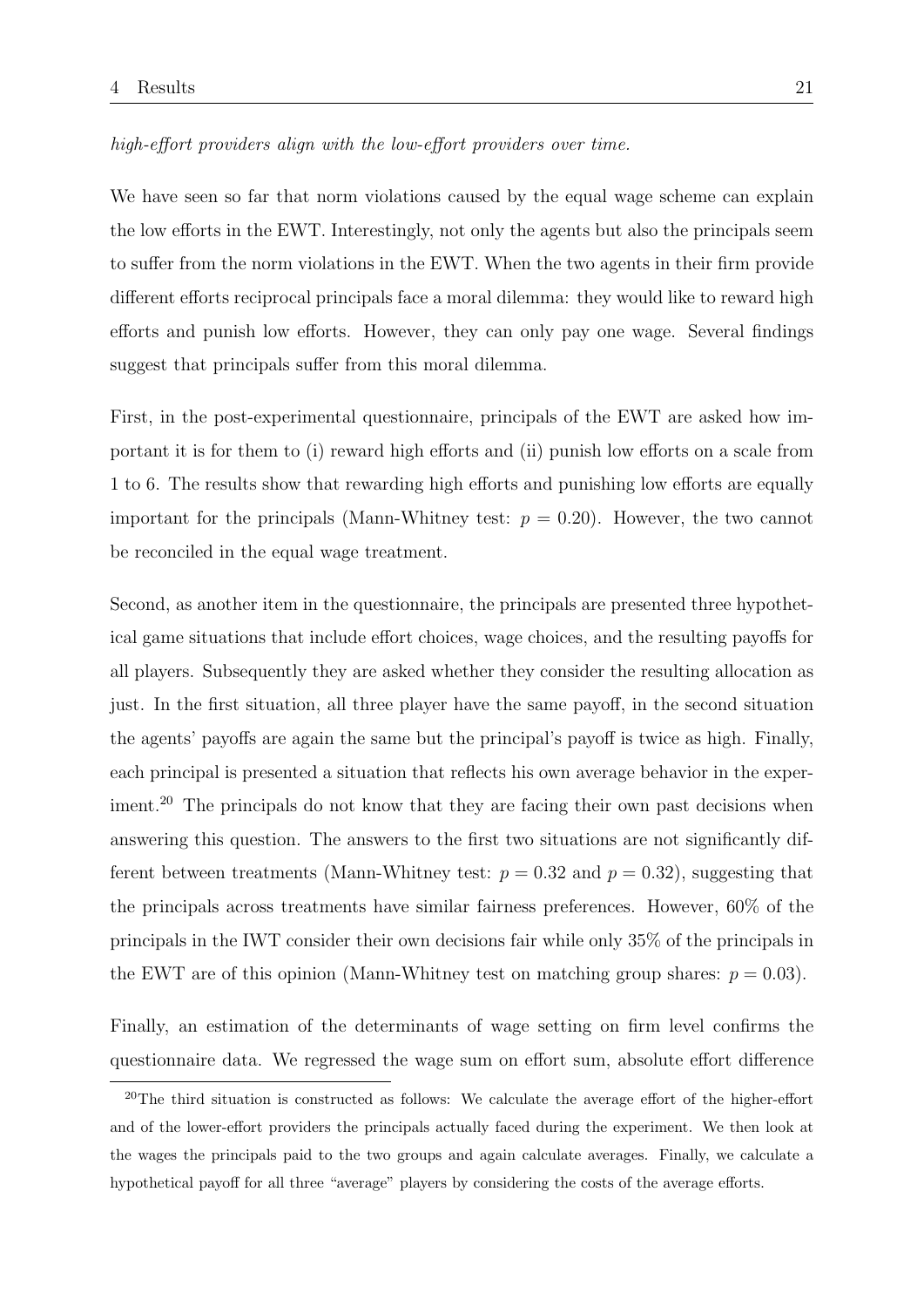| Dep. Variable            | $(w_1 + w_2)$ |
|--------------------------|---------------|
| cons                     | $-15.380***$  |
|                          | (2.392)       |
| IWT                      | $14.158*$     |
|                          | (7.297)       |
| $(e_1+e_2)$              | $6.137***$    |
|                          | (0.619)       |
| $IWT \times (e_1 + e_2)$ | $-2.206***$   |
|                          | (0.741)       |
| $ e_1 - e_2 $            | $-2.152**$    |
|                          | (0.945)       |
| $IWT \times  e_1 - e_2 $ | $2.450**$     |
|                          | (1.068)       |
| N. Obs.                  | 576           |
| $\,R^2$                  | 0.478         |

Table 5: Wage sum regression. Robust standard errors are given in parentheses. The dummy "IWT" is equal to 1 for the individual wage treatment. Significance at the 10%,  $5\%$  and  $1\%$  level is denoted by  $*$ ,  $**$ , and  $***$ , respectively.

and interaction terms (Table 5). Principals reward a higher effort sum with a higher wage sum in both treatments. However, the principals also reward homogenous working groups in the EWT. This is not the case in the IWT where the principal can individually target his wage payments. This suggests that the principals in the EWT reward their agents for not having to solve the moral dilemma.

Result 8: Principals experience the equal-wage institution as less fair because it confronts them with a moral dilemma if agents provide different efforts.

### 4.4 Efficiency

In this section we analyze the consequences of the differences in incentives and effort provision for efficiency. Since higher efforts increase production and since the marginal product of effort always exceeds its marginal cost, the differences in effort provision di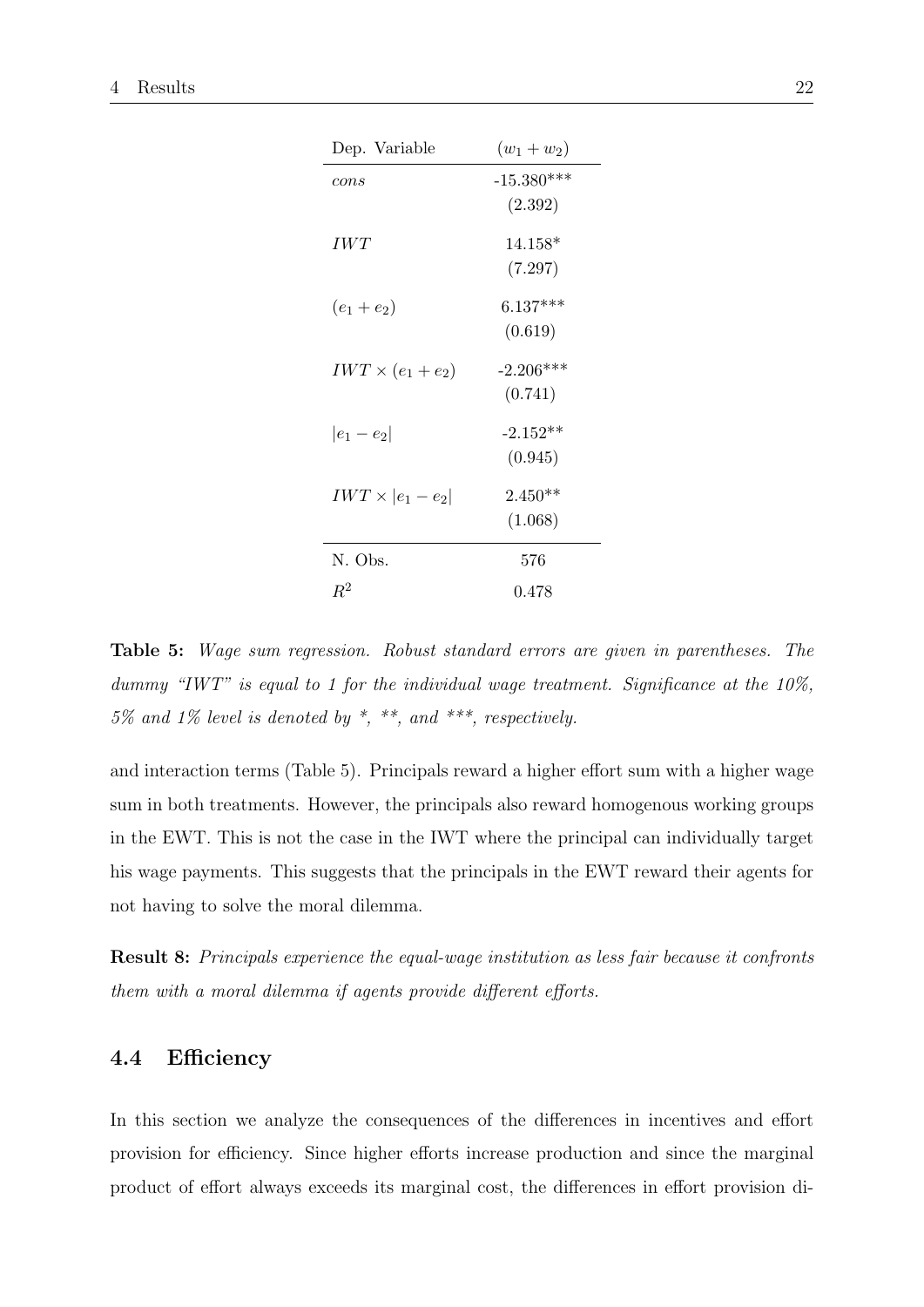rectly translate into differences in efficiency. As the average effort is much higher in the individual wage treatment, efficiency is higher in this treatment as well.

Both, the agents and the principals benefit from the increase in efficiency, so the individual wage treatment even Pareto dominates the equal wage treatment. The average period profit of a principal is 56 in the EWT and 100 in IWT (Mann-Whitney test:  $p < 0.01$ ), while agents earn an average period profit of 10 under equal wages vs. 17 under individual wages (Mann-Whitney test:  $p < 0.01$ ). As the players suffer more frequently from norm violations in the EWT, if anything, the treatment difference in utility should be even larger.

The high effort level in the individual wage treatment is worth noting in itself: in all but 3 periods the average effort level is higher than 8 (with a maximum possible effort of 10). This is an extremely high degree of efficiency compared to gift-exchange experiments with similar parameters in which the wage is paid before effort is provided. As an example, Fehr et al. (2004) use the same game parametrization but with an upfront wage payment and observe an average effort of approximately 2. The efforts in our IWT even reach the levels of repeated game experiments on gift exchange (cf. Falk et al. 1999). The degree of efficiency apparently depends strongly on which party is moving first. This corroborates the results of Fehr et al. (2004) who find that adding a bonus payment stage to a usual gift-exchange experiment is efficiency increasing. They claim that in general "the person who loses less from trusting the other person should trust first". Gneezy (2006) makes a similar point, however, he conducts a real effort experiment and thus can control only imperfectly for the cost of effort exertion. These observations highlight the importance of the timing of actions in reciprocal relationships. They also underline the efficiencyenhancing effect of determining a leader as a residual claimant in the production process and giving him the right to allocate rewards (cf. Potters et al. 2004).

Result 9: The individual wage treatment Pareto dominates the equal wage treatment. Compared to other gift-exchange experiments, the IWT exhibits a remarkably high degree of efficiency.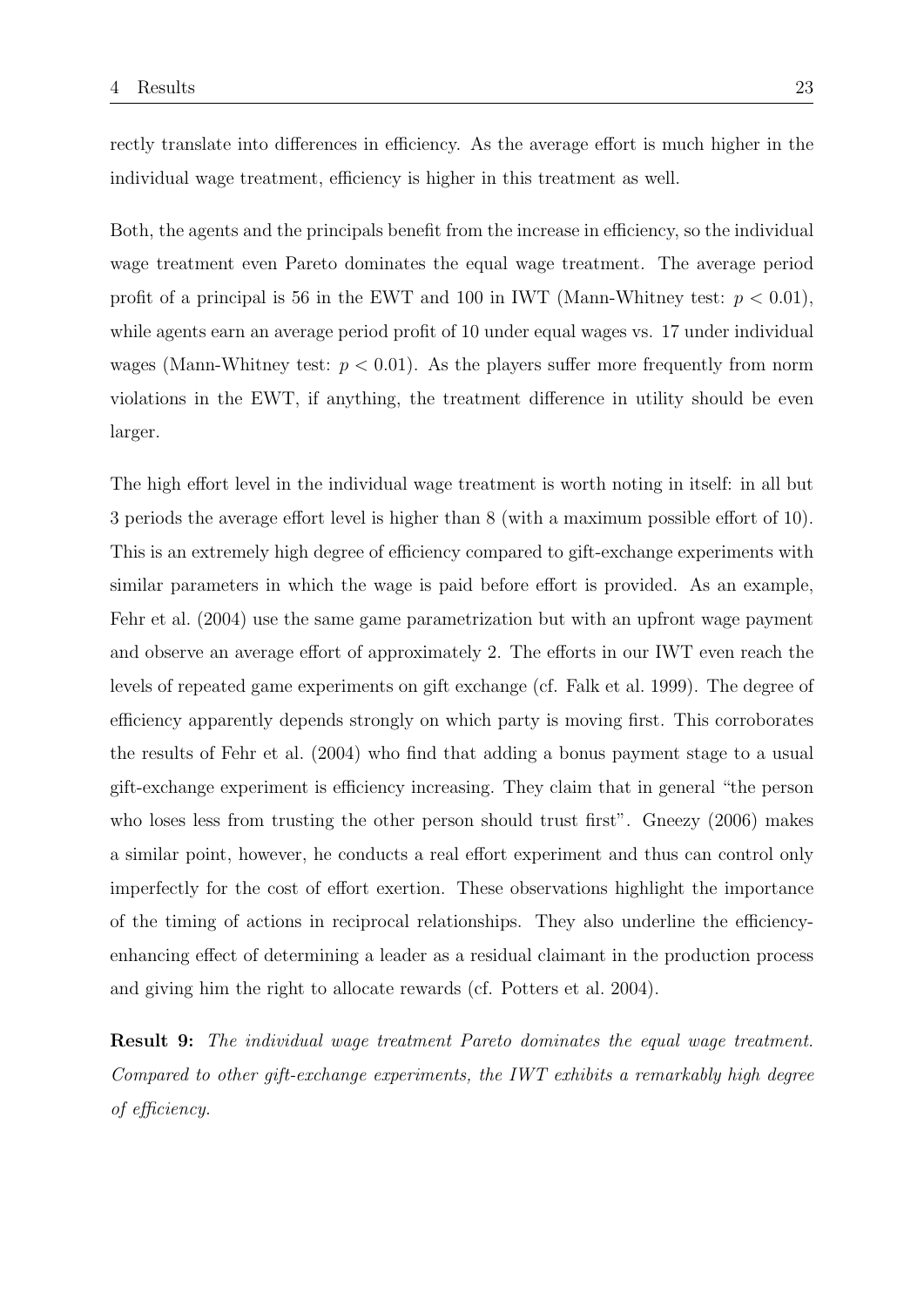# 5 Conclusions

We analyzed how effective equal wages are in an environment where explicit contract enforcement is absent. In our experiment, subjects interact in firms consisting of two employees and one employer who sets individual wages in one treatment and pays equal wages in the other. The use of individual wages elicits substantially higher efforts and efficiency although the monetary incentives for the workers are similar under both wage schemes. In particular, exerting high effort pays off in both settings. The strong treatment difference is driven by subjects' reciprocal preferences and the fact that a multilateral reciprocity norm is violated far more frequently in the equal wage treatment. Therefore, workers who are initially willing to provide high effort get discouraged under wage equality and lower their effort. On the other hand, the individual wage treatment shows that good performance of agents spreads as long as the social norm within the firm is fulfilled.

Our results have a number of important implications, both for the advancement of existing "behavioral" theories and for the design of wage schemes in practice. First of all, it is doubtful whether wage equality can be reconciled with the use of reciprocity to enforce implicit contracts. Our results rather suggest that the possibility to individually sanction bad performance and reward good performance is a crucial prerequisite to make reciprocity the powerful enforcement device it has proven to be in many bilateral interactions.

Second, our findings offer general insights into the nature of reciprocal preferences in multilateral settings. They indicate that reciprocal agents do not only care about bilateral reciprocity, i.e., their individual relationship to the principal. In addition, they also want reciprocity to be fulfilled in a horizontal dimension, i.e., an agent who performs better than his co-worker expects also to receive higher rewards. This implies that agents actually care about their co-workers. Moreover, the results demonstrate that the evaluation of horizontal fairness goes beyond a one-dimensional wage comparison, but entails a more complex comparison of performance and rewards.

Third, while it is well-known that equal wages can distort monetary incentives, we find that they are also perceived as less fair and thereby decrease efficiency, even if the monetary incentives are not affected. It is thus oversimplifying to argue that equal wages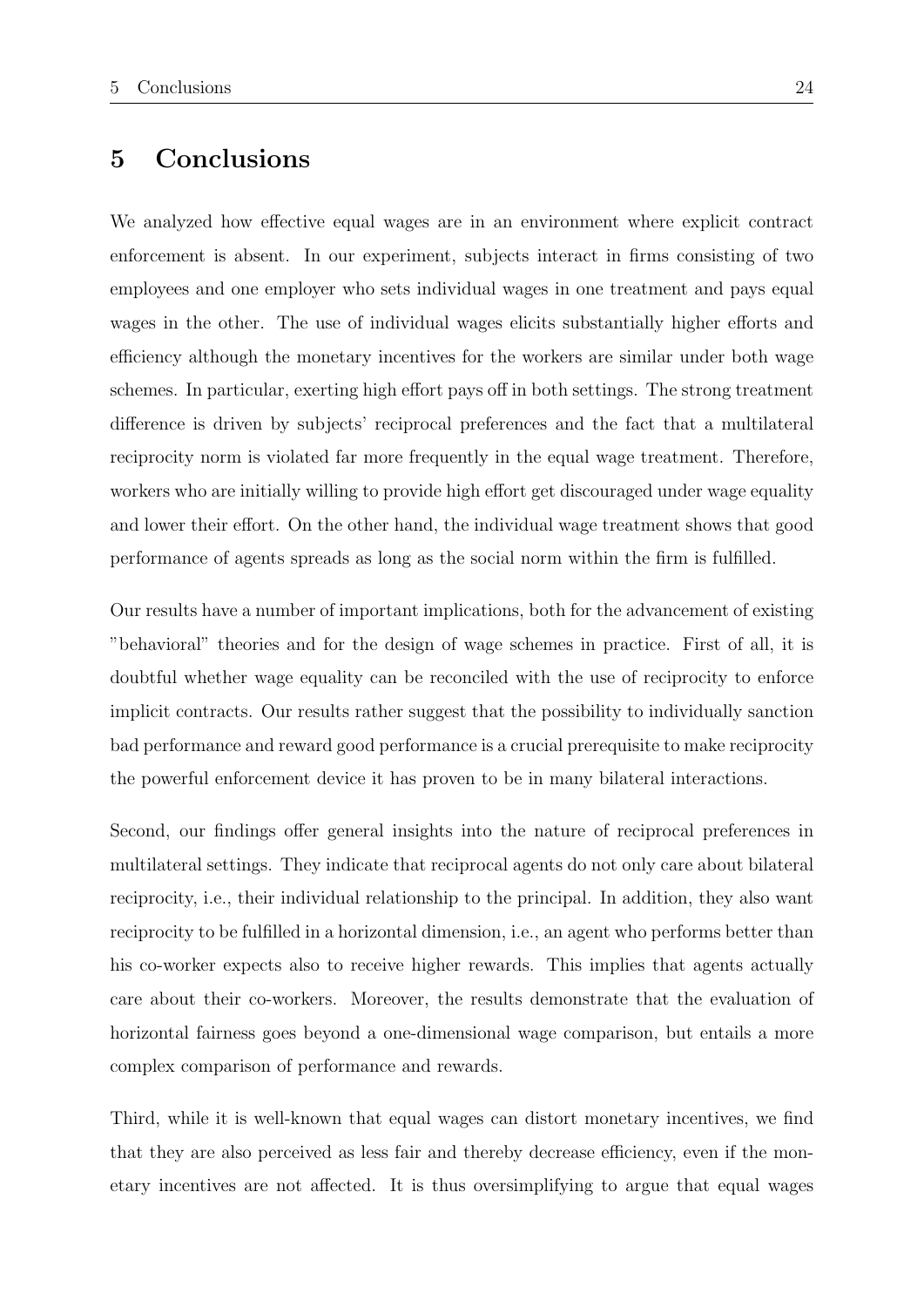lead to less envy and therefore higher work morale, as is frequently done in the political discussion. Our results show that social preferences must not be neglected when incentive schemes are designed and that it is additionally necessary to have a sound understanding of the nature of these preferences.

In practice, the discretion to individually reciprocate good performance of subordinates does not have to be in monetary terms. Non-monetary benefits like extra vacation or awards also represent potentially useful devices to motivate workers in this context. These instruments become especially important when it is not possible to wage discriminate on a given hierarchical level, e.g., because the firm's internal pay structure, agreements with a union or the political system dictate wage equality.

Our results should not be interpreted as arguments against wage compression in general but against extreme forms of compression. It is also clear that our design abstracts from some potential benefits of equal wages. Examples are reduced implementation or monitoring costs and high transparency due to their simplicity as well as increased incentives for peer-monitoring. Moreover, the information structure and organizational design of the firm will also influence the impact of the workforce's social preferences. An advantage of our design is that it provides a simple and parsimonious framework that can be successively enriched to study these questions in future research.

Finally, our findings illustrate that the impact of social preferences can strongly differ under different institutional rules. Some of the most interesting aspects of the interaction between social preferences and institutions can only be studied in a multilateral set-up with a hierarchical structure where social preferences can have a horizontal and a vertical dimension. Equality can be unfair. We believe that further research along these lines is an important and fruitful enterprise.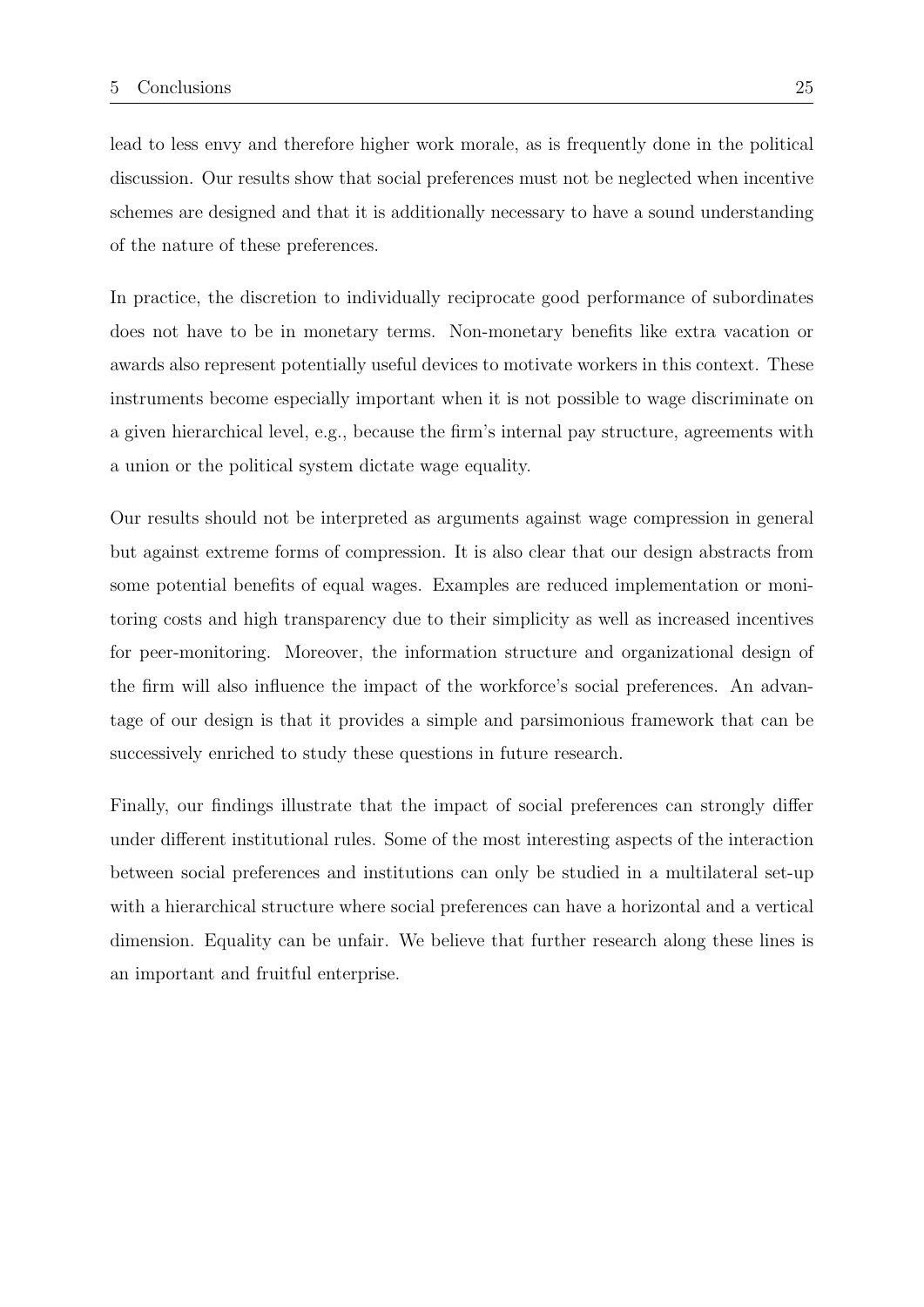# References

- Akerlof, George A. and Janet L. Yellen (1990): "The Fair Wage-Effort Hyothesis and Unemployment." Quarterly Journal of Economics, 105:255–283.
- Babcock, Linda, Xianghong Wang and George Loewenstein (1996): "Choosing the Wrong Pond: Social Comparisons in Negotiations That Reflect a Self-Serving Bias." Quarterly Journal of Economics, 111:1–21.
- Baker, George P., Michael C. Jensen and Kevin J. Murphy (1988): "Compensation and Incentives: Practice vs. Theory." Journal of Finance, 43:593–616.
- Bartling, Björn and Ferdinand von Siemens (2004): "Efficiency in Team Production with Inequity Averse Agents." Working Paper, University of Munich.
- Bewley, Truman (1999): Why Wages Don't Fall During a Recession. Harvard University Press, Cambridge, MA.
- Bolton, Gary E. and Axel Ockenfels (2000): "ERC: A Theory of Equity, Reciprocity, and Competition." American Economic Review, 90:166–193.
- Bowles, Samuel and Yongjin Park (2005): "Emulation, Inequality, and Work Hours: Was Thorsten Veblen Right?" The Economic Journal, 115:F397–F412.
- Charness, Gary and Peter Kuhn (2005): "Pay Inequality, Pay Secrecy, and Effort: Theory and Evidence." NBER Working Paper, 11786.
- Clark, Andrew, David Masclet and Marie-Claire Villeval (2006): "Effort and Comparison Income: Survey and Experimental Evidence." GATE Working Paper 06-01.
- Clark, Andrew E. and Andrew J. Oswald (1996): "Satisfaction and Comparison Income." Journal of Public Economics, 61:359–381.
- Demougin, Dominique and Claude Fluet (2003): "Group vs. individual performance pay when workers are envious." CIRPÉE Working Paper.
- Dufwenberg, Martin and Georg Kirchsteiger (2004): "A Theory of Sequential Reciprocity." Games and Economic Behavior, 47:268-298.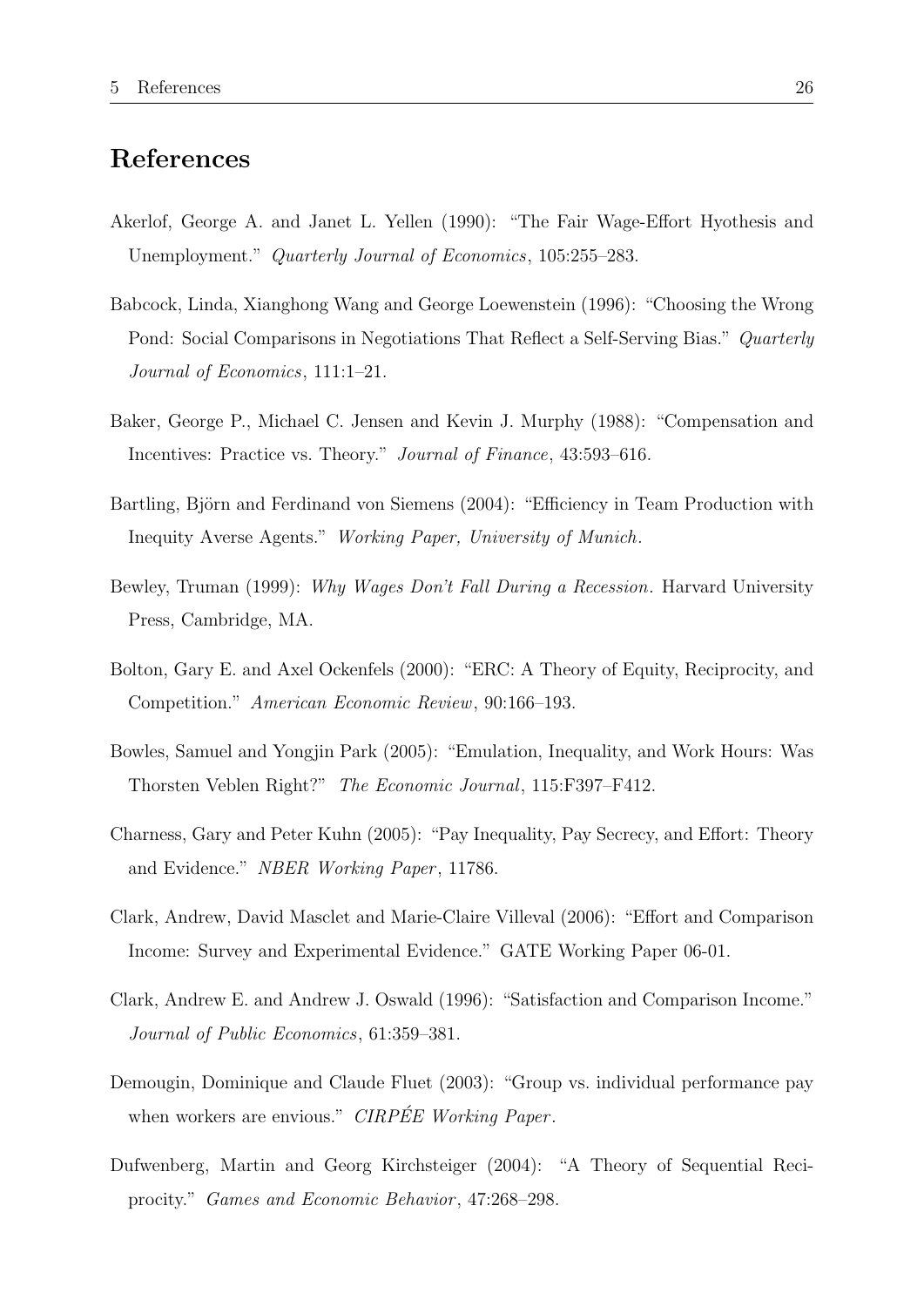- Dur, Robert and Amihai Glazer (2004): "Optimal Incentive Contracts For a Worker Who Envies His Boss." CESifo Working Paper, 1282.
- Easterlin, Richard A. (2001): "Income and Happiness: Towards a Unified Theory." The Economic Journal, 111:465–484.
- Erev, Ido, Gary Bornstein and Rachel Galili (1993): "Constructive Intergroup Competition as a Solution to the Free Rider Problem: A Field Experiment." Journal of Experimental Social Psychology, 29:463–478.
- Falk, Armin and Urs Fischbacher (2006): "A Theory of Reciprocity." *Games and Eco*nomic Behavior, 54:293-315.
- Falk, Armin, Simon Gächter and Judit Kovács (1999): "Intrinsic motivation and extrinsic incentives in a repeated game with incomplete contracts." Journal of Economic Psychology, 20:251–284.
- Fehr, Ernst and Armin Falk (2002): "Psychological Foundations of Incentives." European Economic Review, 46:687–724.
- Fehr, Ernst, Simon Gächter and Georg Kirchsteiger (1997): "Reciprocity as a Contract Enforcement Device: Experimental Evidence." Econometrica, 65:833–860.
- Fehr, Ernst, Alexander Klein and Klaus M. Schmidt (2004): "Contracts, Fairness, and Incentives." Working Paper, University of Munich.
- Fehr, Ernst and Klaus M. Schmidt (1999): "A Theory of Fairness, Competition and Cooperation." Quarterly Journal of Economics, 114:817–868.
- Frank, Robert H. (1984): "Are Workers Paid their Marginal Products?" American Economic Review, 74:549–571.
- Frey, Bruno S. and Alois Stutzer (2002): "What can Economists Learn from Happiness Research?" Journal of Economic Literature, 40:402–435.
- Gneezy, Uri (2006): "Bonuses versus predetermined wages: A study of incentives and reciprocity." Working Paper, University of Chicago.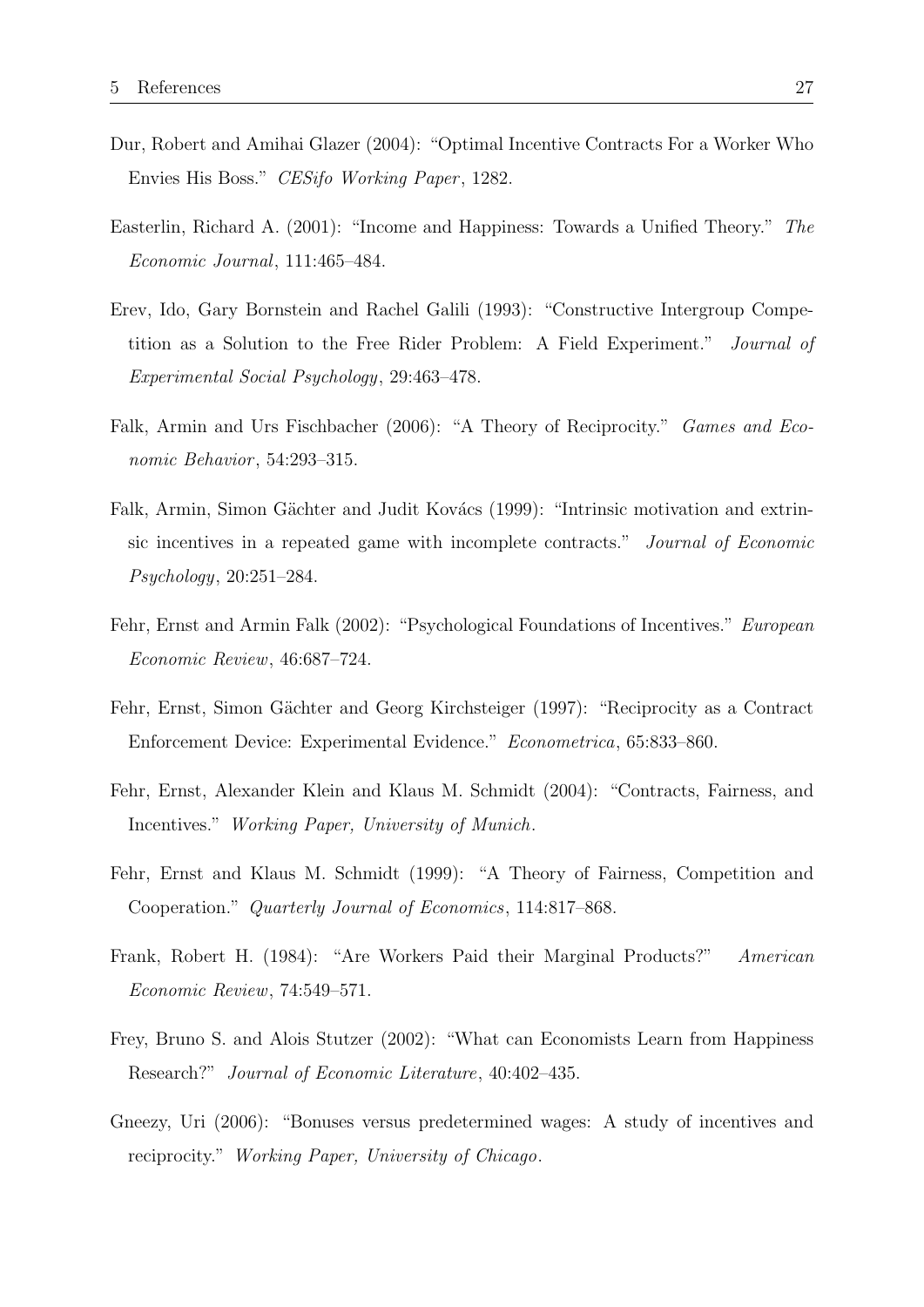- Gneezy, Uri, Muriel Niederle and Aldo Rustichini (2003): "Performance in Competitive Environments: Gender Differences." Quarterly Journal of Economics, 118:1049–1074.
- Güth, Werner, Manfred Königstein, Judit Kovács and Enikö Zala-Mezo (2001): "Fairness Within Firms: The Case of One Principle and Multiple Agents." Schmalenbach Business Review, 53:82–101.
- Hannan, R. Lynn, John H. Kagel and Donal V. Moser (2002): "Partial Gift Exchange in an Experimental Labor Market: Impact of Subject Population Differences, Productivity Differences, and Effort Requests on Behavior." Journal of Labor Economics, 20:923– 951.
- Holmström, Bengt (1982): "Moral Hazard In Teams." Bell Journal Of Economics, 13:324– 340.
- Ivanova-Stenzel, Radosveta and Dorothea Kübler (2005): "Courtesy and Idleness: Gender Differences in Team Work and Team Competition." mimeo.
- Kandel, Eugene and Edward P. Lazear (1992): "Peer Pressure and Partnerships." Journal of Political Economy, 100:801–817.
- Layard, Richard (2002): "Rethinking Public Economics: The Implications of Rivalry and Habit." mimeo.
- Loewenstein, George, Leigh Thompson and Max Bazerman (1989): "Social Utility and Decision Making in Interpersonal Contexts." Journal of Personality and Social Psychology, 57:426–441.
- Maximiano, Sandra, Randolph Sloof and Joep Sonnemans (2004): "Gift Exchange in a Multi-Worker Firm." Tinbergen Institute Discussion Paper, Amsterdam.
- Meidinger, Claude, Jean-Louis Rullière and Marie-Claire Villeval (2003): "Does Team-Based Compensation Give Rise to Problems when Agents Vary in their Ability?" Experimental Economics, 6:253–272.
- Neumark, David and Andrew Postlewaite (1998): "Relative Income Concerns and the Rise in Married Women's Employment." Journal of Public Economics, 70:157–183.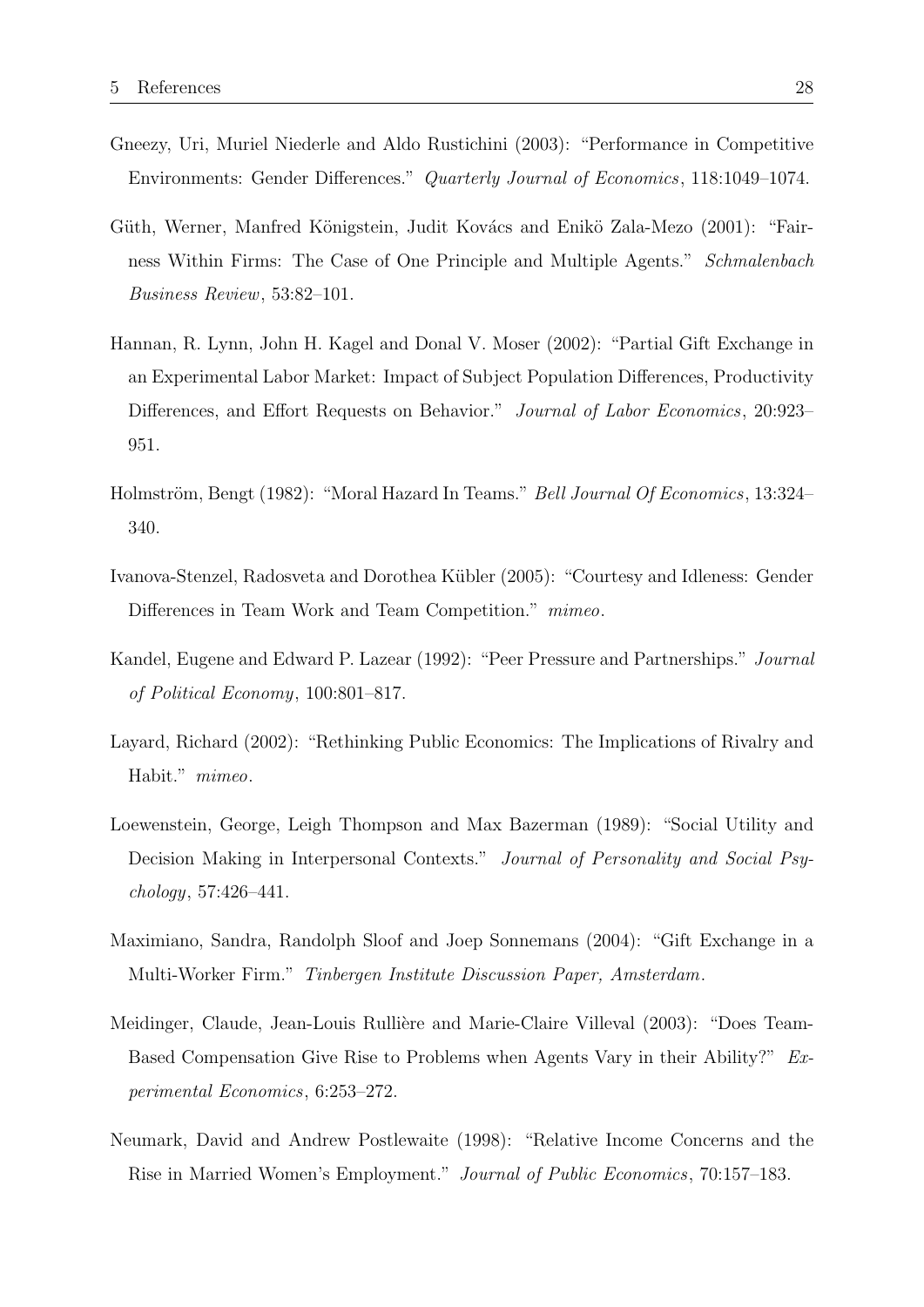- Potters, Jan, Martin Sefton and Eline van der Heijden (2004): "Hierarchy and Opportunism in Teams." mimeo.
- Rey-Biel, Pedro (2004): "Inequity Aversion and Team Incentives." Working Paper, University College London.
- Rossi, Alessandro and Massimo Warglien (2001): "An Experimental Investigation of Fairness and Reciprocal Behavior in a Triangular Principal-Multiagent Relationship." Working Paper, University of Trento.
- Solnick, Sara J. and David Hemenway (1998): "Is More Always Better? A Survey on Positional Concerns." Journal of Economic Behavior and Organization, 37:373–383.
- Thöni, Christian and Simon Gächter (2005): "Social Interaction in the Workplace." mimeo.
- Torgler, Benno, Sascha L. Schmidt and Bruno S. Frey (2006): "Relative Income Position and Performance: an Empirical Panel Analysis." IEW Working Paper, 268.
- Vandegrift, Donald and Abdullah Yavas (2005): "An Experimental Test of Behavior under Team Production." mimeo.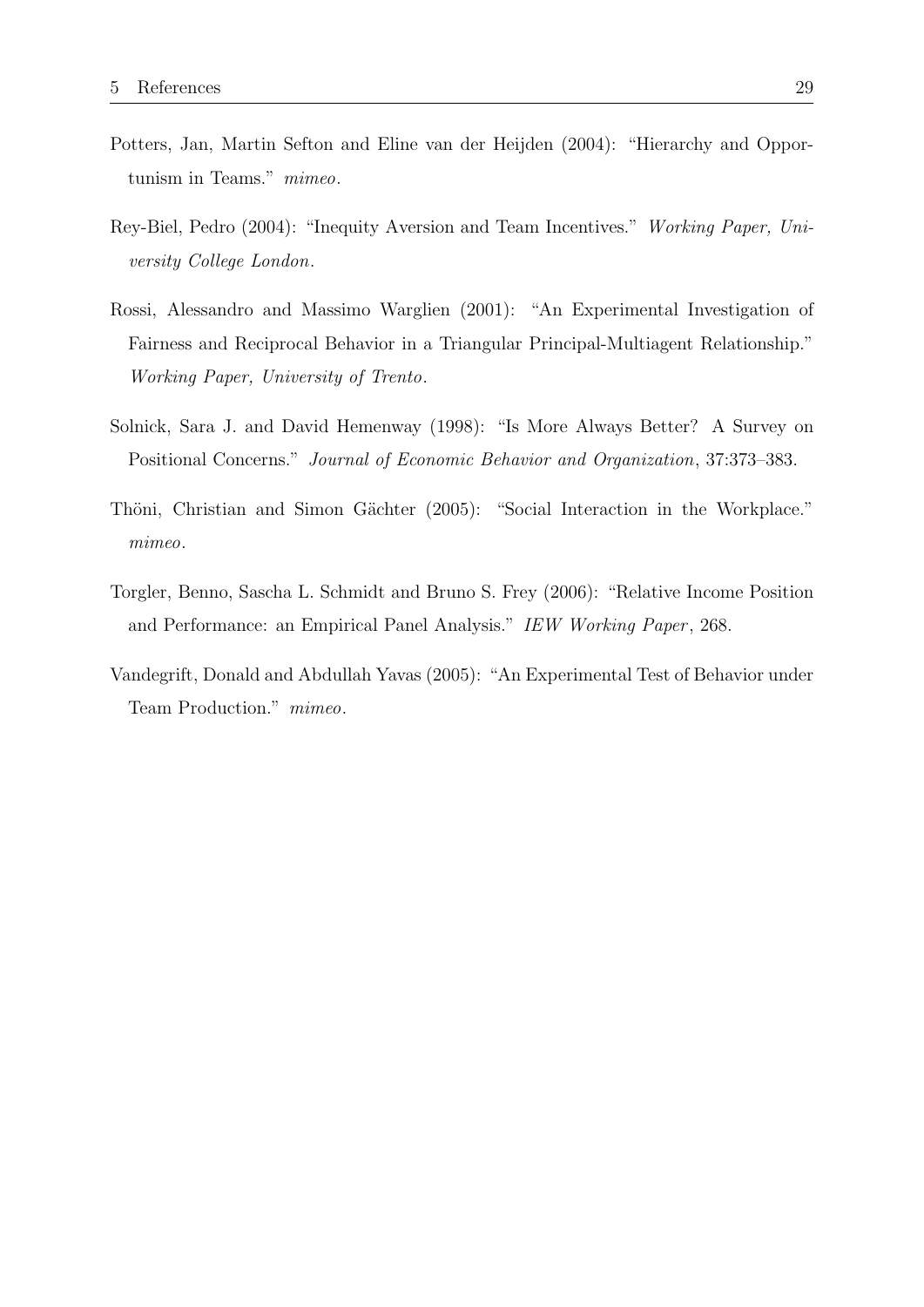### 6 Appendix

In this appendix we analyze the behavior of the players if they maximize an inequality aversion utility function of the following form (see Fehr and Schmidt 1999):

$$
U_i(\pi) = \pi_i - \alpha_i \frac{1}{n-1} \sum_{j \neq i} \max[\pi_j - \pi_i, 0] - \beta_i \frac{1}{n-1} \sum_{j \neq i} \max[\pi_i - \pi_j, 0]
$$

Here  $\pi$  is the vector of monetary payoffs of the players, n is the number of the players in the reference group,  $\alpha_i$  represents the "envy" of player i if his monetary payoff is smaller than that of player j, and  $\beta_i \in [0,1)$ ,  $\beta_i \leq \alpha_i$  is i's feeling of "guilt" if he has a larger monetary payoff than  $i$ .

We assume that the inequality averse players compare their monetary payoff to the (expected) monetary payoff of both other players in their firm. We first assume that the parametrization given by Fehr and Schmidt (1999) holds for our experimental subjects (section 6.1) and subsequently calculate the equilibria with a slightly different distribution of the fairness parameters  $\alpha$  and  $\beta$  (section 6.2).

### 6.1 Parametrization by Fehr and Schmidt

As we will see below, the crucial part of the parameter distribution in this section is the distribution of the guilt aversion parameter  $\beta$ . Using data from various experiments, Fehr and Schmidt derive the following distribution for  $\beta$ : 30% of the population show no guilt aversion at all  $(\beta = 0)$ , 30% are slightly guilt averse  $(\beta = 0.25)$ , and 40% show stronger guilt aversion ( $\beta = 0.6$ ). The distribution of the envy aversion parameter  $\alpha$  is: 30% with  $\alpha = 0, 30\% \; \alpha = 0.5, 30\% \; \alpha = 1, 10\% \; \alpha = 4.$  As Fehr and Schmidt (1999) we assume that  $\alpha$  and  $\beta$  are perfectly correlated. This last assumption plays only a role in section 6.2.2.

With this distribution we are able to solve the stage game of our experiment by backward induction. It is clear that for our game, a selfish principal  $(\beta = 0)$  will never pay a wage on the last stage as this would only reduce his utility. For the wage decision of the inequality averse principals note first that only the feeling of guilt may cause principals to pay a positive wage. After the agents have chosen their effort and before wages are paid the monetary payoff of the principal is always greater or equal than the monetary payoff of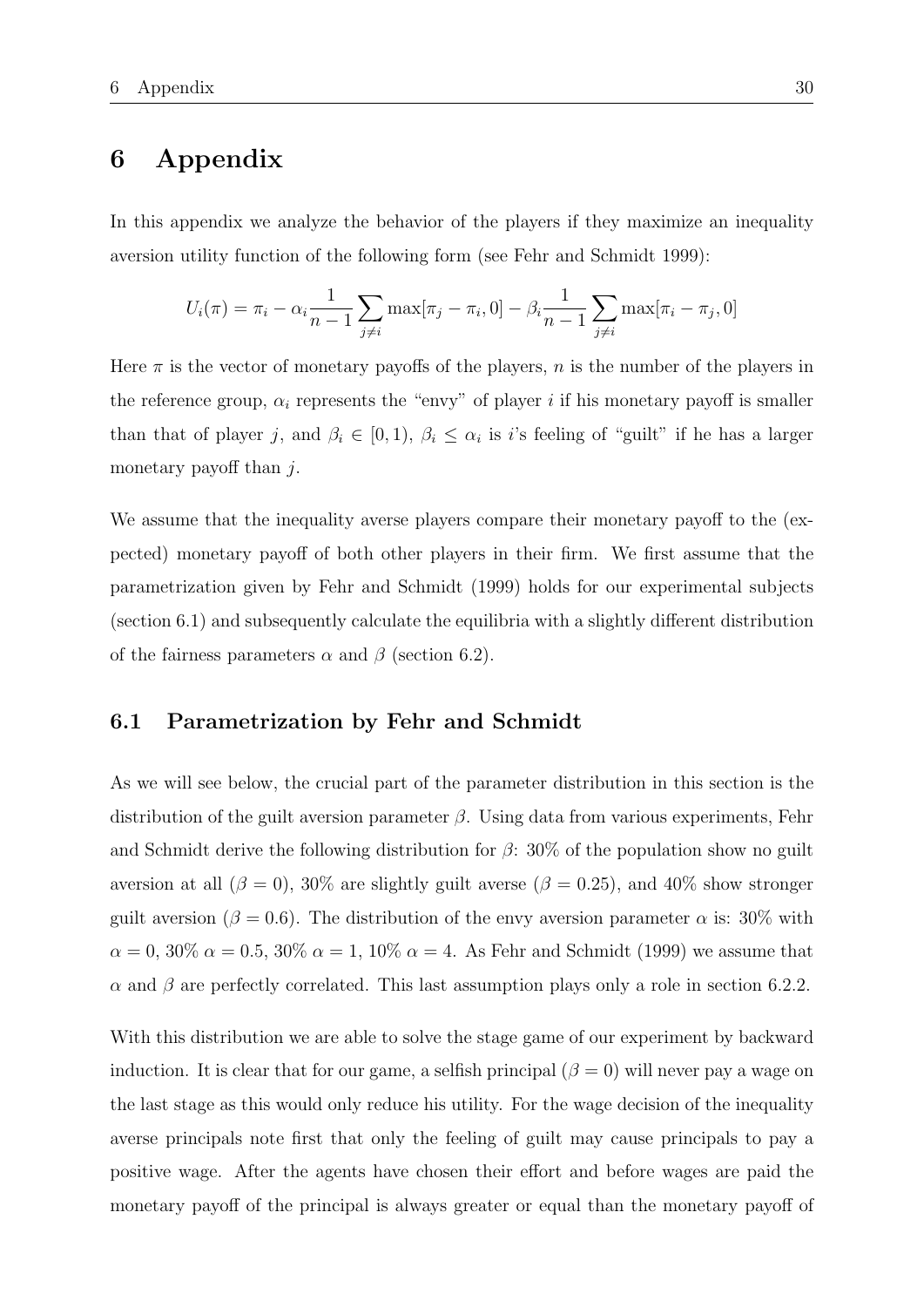each agent with our choice of parameters.<sup>21</sup> The decision problem of an inequality averse principal is therefore as follows:

$$
\max_{w_1, w_2} u_P(w_1, w_2) = 10(e_1 + e_2) - w_1 - w_2
$$
  

$$
-\frac{\beta}{2} \max\{10(e_1 + e_2) - w_1 - w_2 - (w_1 - c(e_1)), 0\}
$$
  

$$
-\frac{\beta}{2} \max\{10(e_1 + e_2) - w_1 - w_2 - (w_2 - c(e_2)), 0\}
$$

s.t.

 $0 \leq w_i \leq 100$ 

where  $e_1, e_2$  are the efforts provided by agent 1 and 2 respectively and  $w_1, w_2$  are the wages the principal pays to agent 1 and 2. Recall that the only difference between treatments is the following additional constraint that a principal in the group wage treatment faces:

$$
w=w_1=w_2
$$

Rearranging terms, the objective function of the principal looks as follows:

$$
\max_{w_1, w_2} 10(e_1 + e_2)[1 - \beta] - \frac{1}{2}\beta[c(e_1) + c(e_2)] + w_1(\frac{3}{2}\beta - 1) + w_2(\frac{3}{2}\beta - 1)
$$

Under the assumptions on  $\beta$  given above this immediately implies that even the most inequality averse principals (the  $40\%$  with  $\beta = 0.6$ ) will never pay a positive wage. An inequality reducing increase of the wage for an arbitrary agent by 1 unit costs 1 but gives the principal only an extra utility of  $\frac{3}{2}\beta < 1$ . Thus, in our setup stronger guilt aversion would be necessary to make positive wage choices optimal  $(\beta \geq \frac{2}{3})$  $\frac{2}{3}$ ). This is true for both treatments. Thus, under this distribution of  $\beta$  all principals pay no wage.

Given this, the analysis of workers' behavior is trivial. As they expect to receive a wage of zero with certainty, both selfish and inequality averse workers choose the minimal effort  $e = 1$  on the first stage in both treatments. The Fehr-Schmidt model thus yields the same predictions as the subgame perfect Nash equilibrium assuming rational and selfish players.

<sup>&</sup>lt;sup>21</sup>The principal has strictly positive payoffs as he gets all goods produced, i.e.  $10(e_1 + e_2)$ , whereas the agents have weakly negative payoffs as they have to bear the cost of production.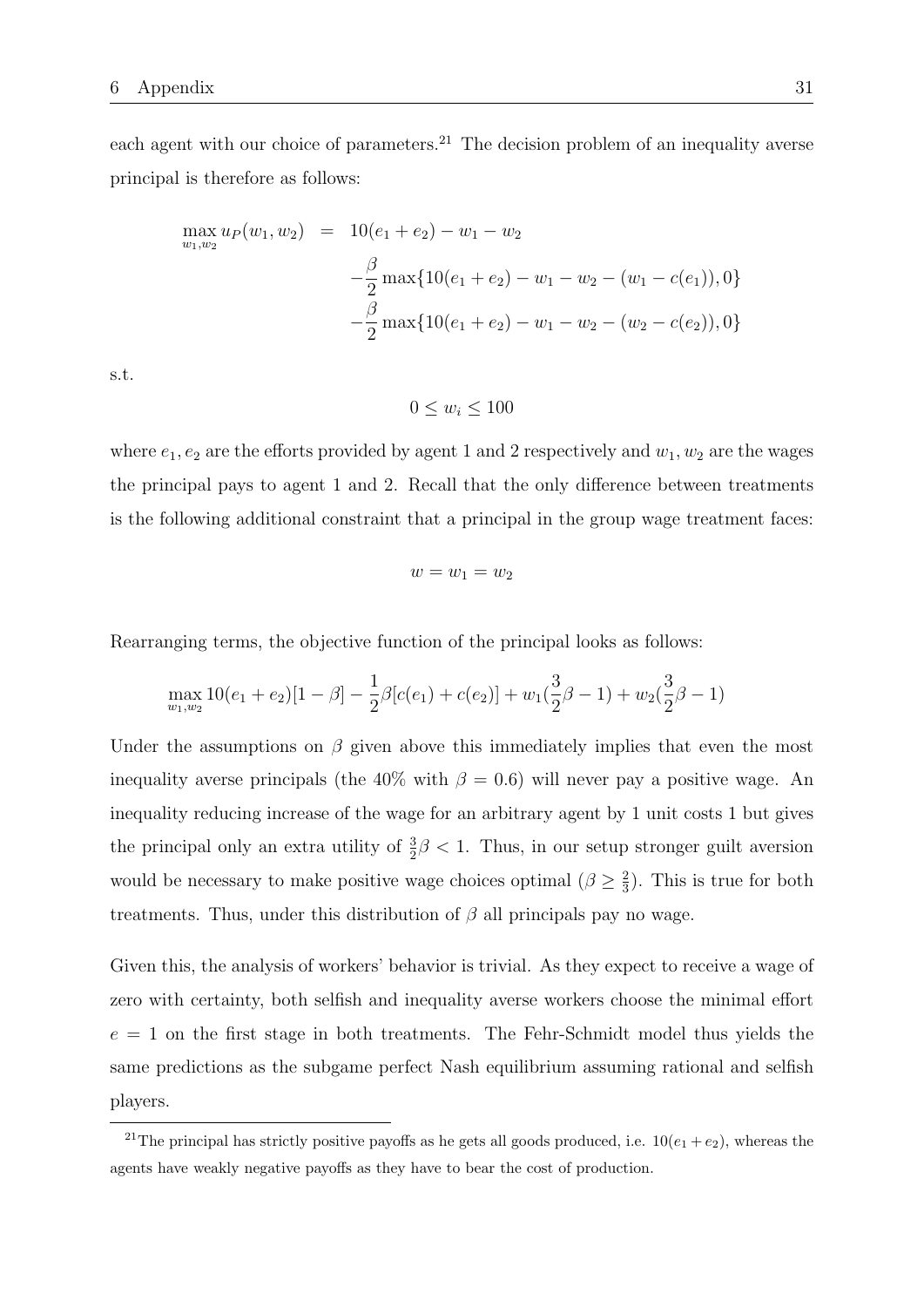### 6.2 Alternative Parametrization

We now assume that  $40\%$  of the players are slightly more guilt averse than in the distribution of preferences given above, i.e.  $\beta > \frac{2}{3}$  instead of  $\beta = 0.6$  for 40% of the subjects. As we have seen before, this means that positive wage payments can now be optimal for some of the principals. We leave the remaining distribution of parameters unchanged.

#### 6.2.1 Individual Wage Treatment

We first consider the individual wage treatment. From the objective function above it is clear that a principal with  $\beta > \frac{2}{3}$  wants to equalize the monetary payoffs of all members of his firm. If the "ex interim" difference (before paying wages) between his payoff and the agents' payoff is large enough, it is optimal for him to pay the following wages to the agents.

$$
w_i^* = \frac{10}{3}e_i + \frac{10}{3}e_j + \frac{2}{3}c(e_i) - \frac{1}{3}c(e_j)
$$

However, in our stage game, the monetary ex interim payoff of the principal is always so high that he can equalize all monetary payoffs by paying appropriate wages to the agents. For the following analysis we can thus assume that the principals with  $\beta > \frac{2}{3}$  pay the wages given above in the IWT.

On the first stage, a completely selfish agent (i.e., an agent with  $\alpha = \beta = 0$ ) maximizes his expected monetary payoff. Because he can only hope to receive a wage if he is matched with one of the principals with high enough  $\beta$  (which occurs with probability 0.4), he faces the following objective function:

$$
\max_{e_i} \qquad -c(e_i) + \frac{4}{10} \left[ \frac{10}{3} e_i + \frac{10}{3} e_j + \frac{2}{3} c(e_i) - \frac{1}{3} c(e_j) \right]
$$
\n
$$
= \frac{4}{3} e_i - \frac{11}{15} c(e_i) + \frac{4}{3} e_j - \frac{2}{15} c(e_j)
$$

Taking into account the cost function described in Table 1 it is optimal for a selfish agent to choose effort  $e_i^* = 3$ .

An agent with positive fairness parameters takes the distribution of principals and coworkers he may be matched with as given and maximizes his expected Fehr-Schmidt utility. If he takes the effort difference to his co-worker as given, he fears to meet a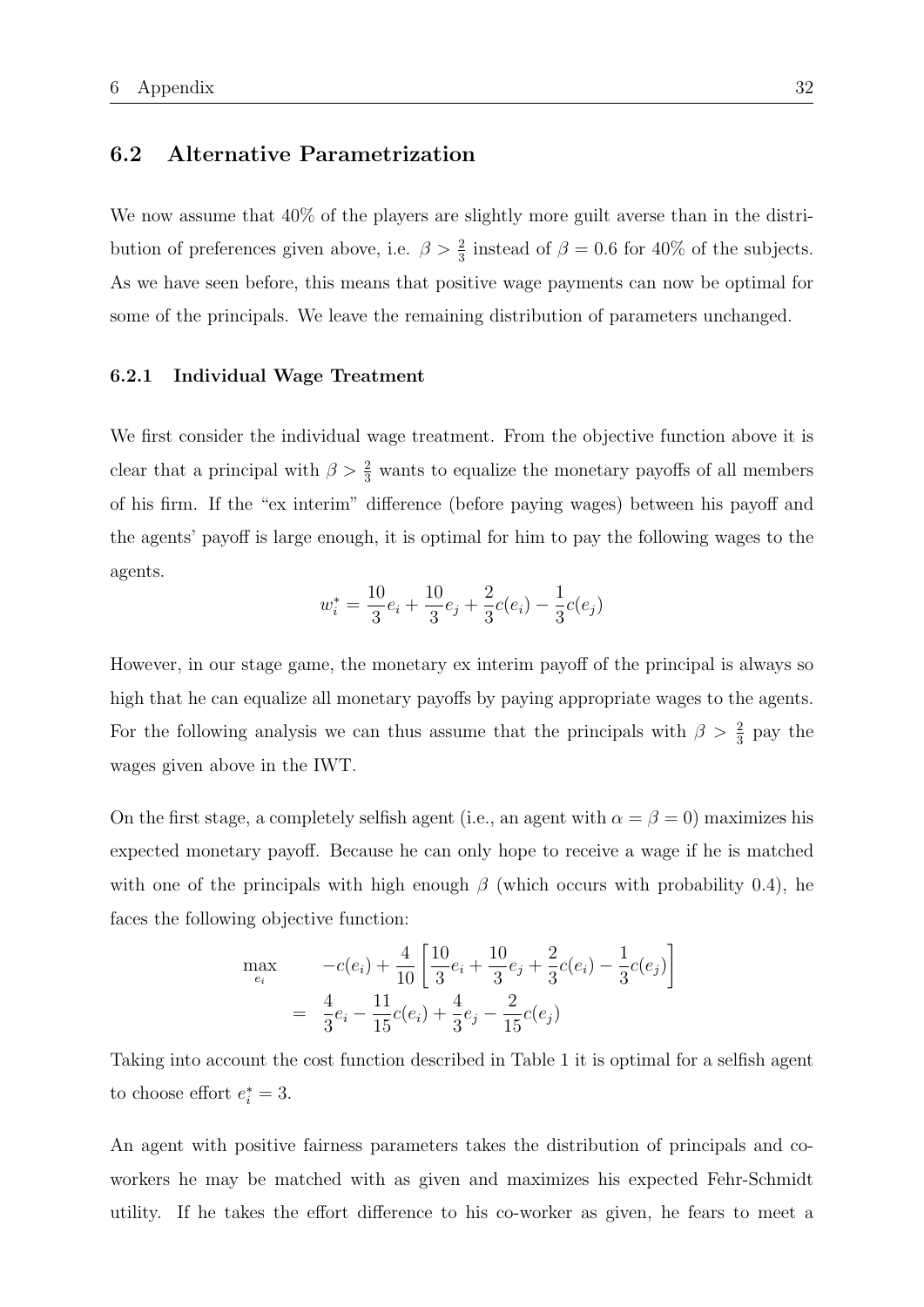principal with  $\beta < \frac{2}{3}$  because in this situation no wages are paid and payoffs may therefore differ. We will show in the following that it is thus optimal for a fair agent to choose the minimal effort. We proceed as follows: We first consider the two cases where the inequity averse agent provides (weakly) higher / lower effort than his co-worker separately. We then show that his optimal strategy does not differ for these cases.

Under the assumption that the other agent,  $j$ , chooses a higher or equal effort than himself, the objective function of a fair agent i looks as follows:

$$
\max_{e_i} \quad -c(e_i) + \frac{4}{10} \left[ \frac{2}{3}c(e_i) - \frac{1}{3}c(e_j) + \frac{10}{3}e_i + \frac{10}{3}e_j \right] \n- \frac{3}{10} \alpha [10e_i + 10e_j + c(e_i)] - \frac{3}{10} \beta [-c(e_i) + c(e_j)] \n= e_i \left[ \frac{4}{3} - 3\alpha \right] + c(e_i) \left[ -\frac{11}{15} - \frac{3}{10} \alpha + \frac{3}{10} \beta \right] + e_j \left[ \frac{4}{3} - 3\alpha \right] + c(e_j) \left[ -\frac{2}{15} - \frac{3}{10} \beta \right]
$$

As  $\alpha \geq 0.5$  and  $\alpha \geq \beta$  for the agents who are not completely selfish, the optimal choice is the exertion of minimal effort,  $e_i^* = 1$ .

If we assume that the co-worker j chooses a lower effort than  $i, i$  experiences more envy and less regret, but the optimal choice remains the same:

$$
\max_{e_i} \quad -c(e_i) + \frac{4}{10} \left[ \frac{10}{3} e_i + \frac{10}{3} e_j + \frac{2}{3} c(e_i) - \frac{1}{3} c(e_j) \right] \n- \frac{3}{10} \alpha [10 e_i + 10 e_j + c(e_i)] - \frac{3}{10} \alpha [-c(e_j) + c(e_i)] \n= e_i \left[ \frac{4}{3} - 3\alpha \right] + c(e_i) \left[ -\frac{11}{15} - \frac{3}{5}\alpha \right] + e_j \left[ \frac{4}{3} - 3\alpha \right] + c(e_j) \left[ -\frac{2}{15} + \frac{3}{10}\beta \right]
$$

Minimal effort,  $e_i^* = 1$ , is again optimal for the fair player *i*.

We conclude that there is a unique equilibrium for the IWT, in which completely selfish agents choose  $e = 3$ , inequality averse agents choose  $e = 1$ , and only principals with  $\beta > \frac{2}{3}$ pay positive wages such that ex post the monetary payoffs of all players are equal, i.e.  $w_i = \frac{2}{3}$  $\frac{2}{3}c(e_i) - \frac{1}{3}$  $\frac{1}{3}c(e_j) + \frac{10}{3}e_i + \frac{10}{3}$  $\frac{10}{3}e_j$ . The resulting average effort in the IWT is then 1.6 whereas the average wage is 8.69.

#### 6.2.2 Equal Wage Treatment

In the equal wage treatment, the behavior of a highly guilt averse principal may differ compared to the individual wage treatment. If the two agents in his firm choose different